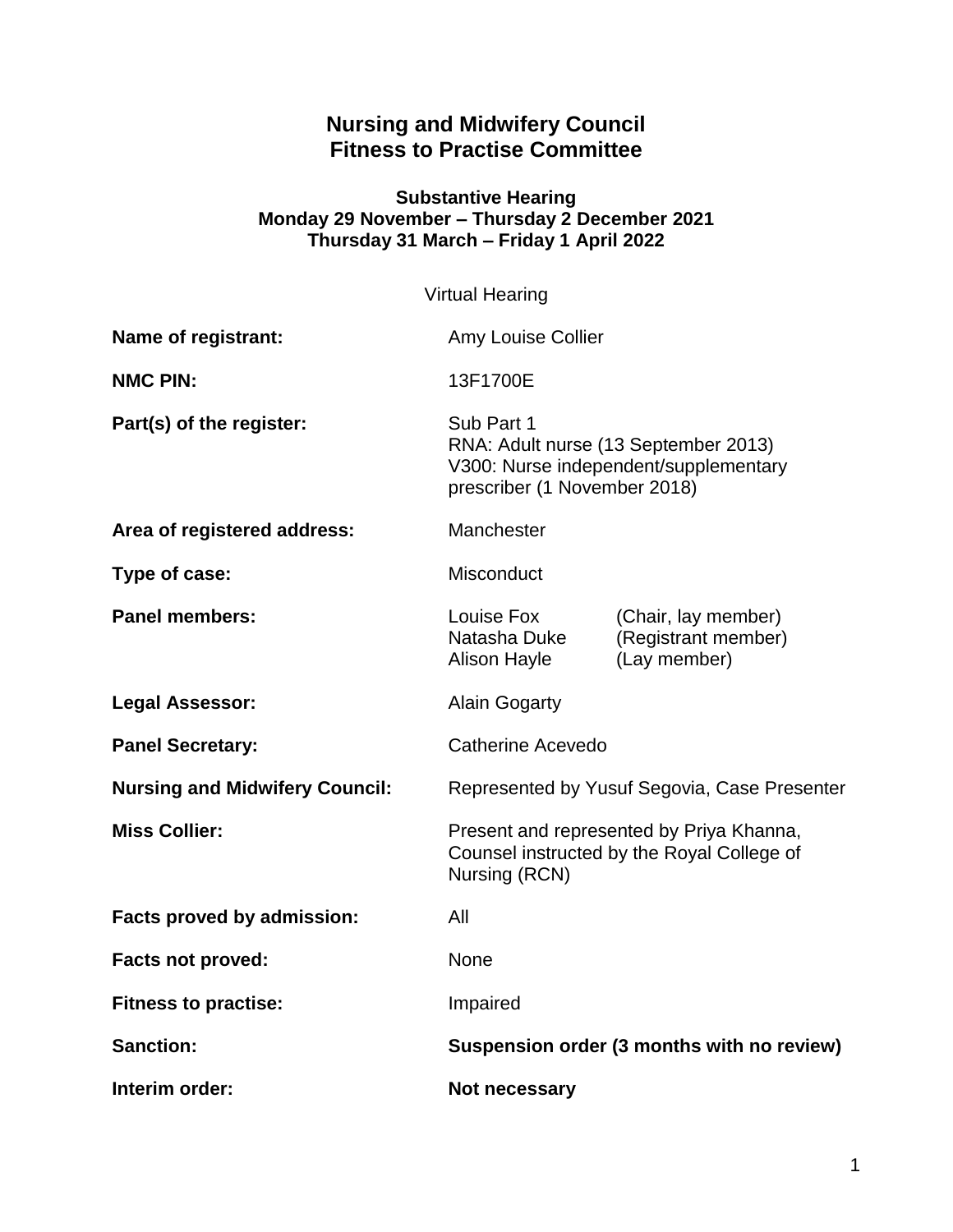### **Decision and reasons on application to amend the charge**

The panel heard an application made by Mr Segovia, on behalf of the Nursing and Midwifery Council (NMC), to amend the wording of charges 1a and 2.

It was submitted by Mr Segovia that the proposed amendments to charge 1a and 2 would provide clarity and more accurately reflect the evidence.

### Original charge 1a

On 4/5 June 2018:-

a) Asked Person B to book in a fictitious patient (Person A).

#### Proposed charge 1a

- 1. On 4/5 June 2018:
	- a) Asked **a colleague** to book in a fictitious patient (Person A).

#### Original charge 2

Your action(s) at any or all of 1 a) d) was/were dishonest in that:

- a) You intended to mislead Person B, and/or.
- b) You intended to mislead Ashton Walk-In Centre, and/or.
- c) You intended to mislead Person C.

#### Proposed charge 2

- 1. Your action at:
	- a) **1a) was dishonest in that** you intended to mislead **a colleague**.
	- b) **1b) was dishonest in that** you intended to mislead Ashton Walk-In Centre.
	- c) **1c) and/or 1d) was dishonest in that** you intended to mislead Person C.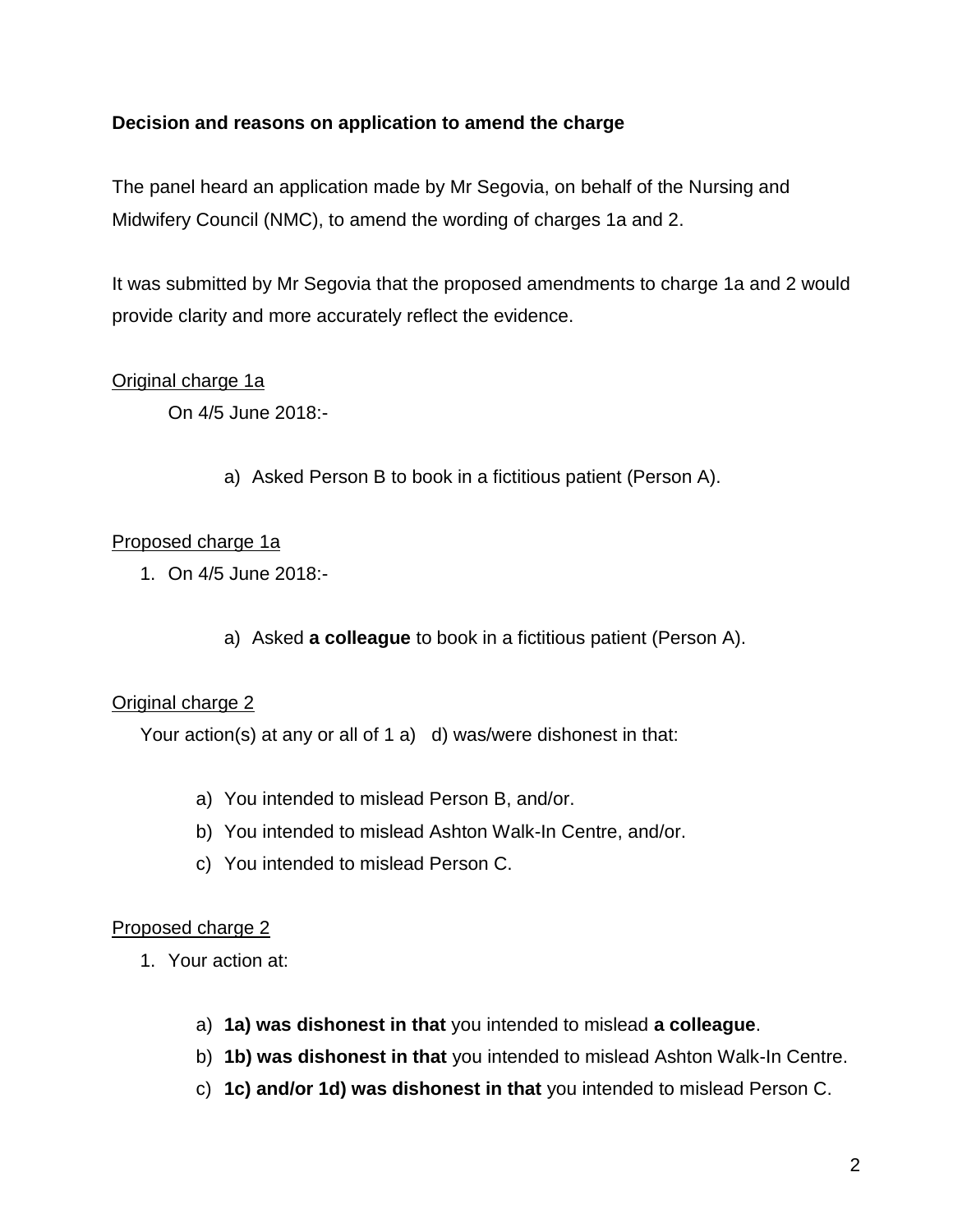Ms Khanna, on your behalf, indicated that the application was not opposed.

The panel accepted the advice of the legal assessor and had regard to Rule 28 of 'Nursing and Midwifery Council (Fitness to Practise) Rules 2004', as amended (the Rules).

The panel was of the view that such an amendment, as applied for, was in the interest of justice. The panel was satisfied that there would be no prejudice to you and no injustice would be caused to either party by the proposed amendment being allowed. It was therefore appropriate to allow the amendment, as applied for, to ensure clarity and accuracy.

## **Details of charge as amended**

That you, a registered nurse:-

#### Ashton Walk-In Centre

- 1. On 4/5 June 2018:
	- a) Asked a colleague to book in a fictitious patient (Person A).
	- b) Documented a 13:10 consultation with Person A that did not take place.
	- c) Told Person C that you had performed a consultation with Person A.
	- d) Asked Person C to prescribe Flucloxacillin for Person A
- 2. Your action at:
	- a) 1a) was dishonest in that you intended to mislead a colleague.
	- b) 1b) was dishonest in that you intended to mislead Ashton Walk-In Centre.
	- c) 1c) and/or 1d) was dishonest in that you intended to mislead Person C.

### Partington Family Practice

3. Around September 2018 gave Person D your personal medication.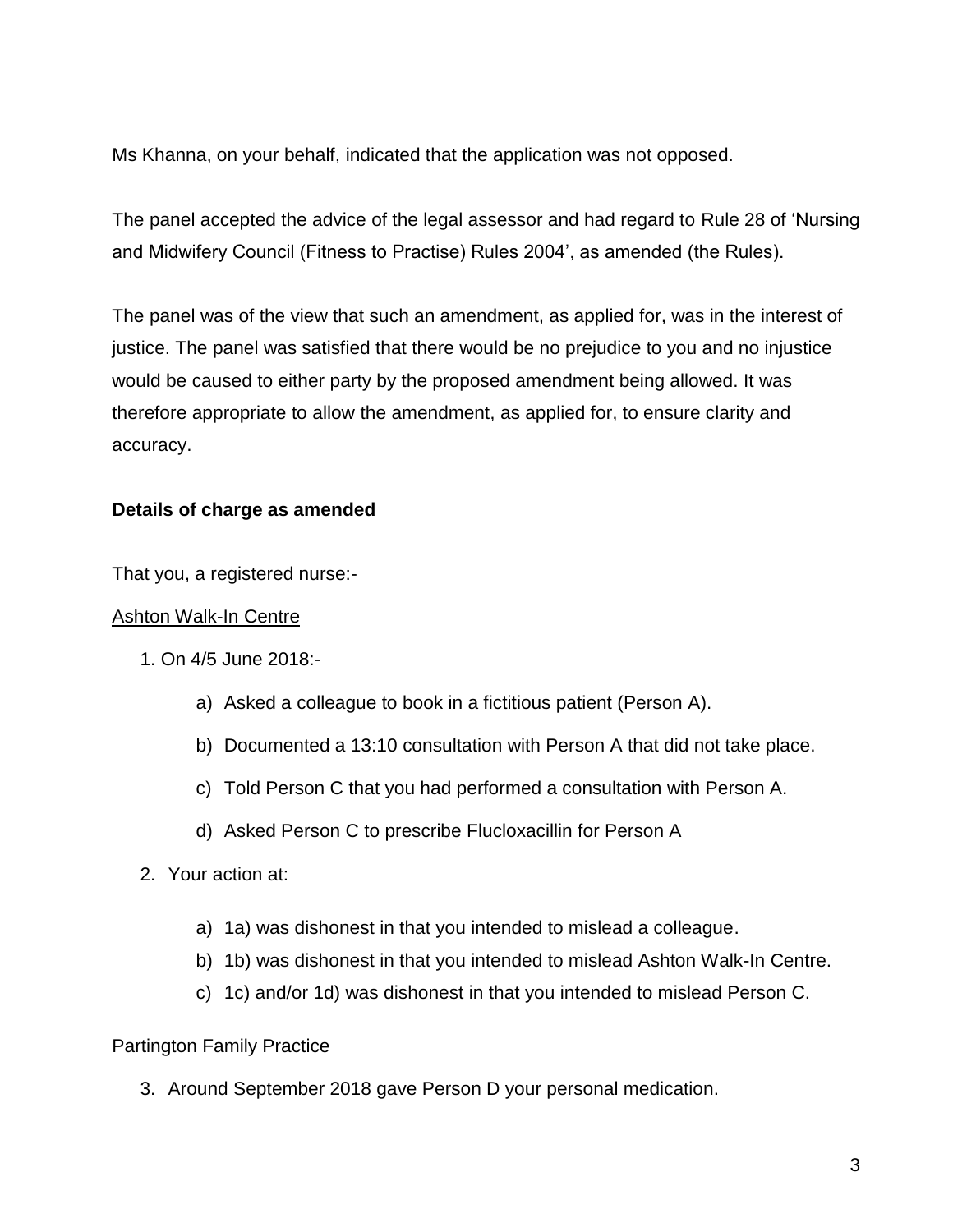AND in light of the above, your fitness to practise is impaired by reason of your misconduct.

#### **Background**

The charges arose whilst you were employed as a Primary Care Practitioner at Ashton Medical Centre and at Partington Family Practice.

On the 4/5 June 2018, at Ashton Medical Centre, you asked a colleague to book Person A onto the EMIS computer system. Person A was a friend of yours with an infected finger who you had seen that morning in a social setting. You assessed the finger and advised him he needed a GP appointment. However, when he told you that later that he had been unable to obtain a GP appointment, you chose to create a false consultation for him, and arrange for your colleague to prescribe antibiotics for him.

At Partington Family Practice, sometime in late September 2018, you provided the Practice Manager (Person D) with two Trazadone tablets, which were your personal medication.

#### **Decision and reasons on facts**

At the outset of the hearing, the panel heard from Ms Khanna, who informed the panel that you made full admissions to charges 1, 2 and 3 in their entirety.

The panel therefore finds charges 1, 2 and 3 proved in their entirety, by way of your admissions.

#### **Decision and reasons on application to adjourn the hearing**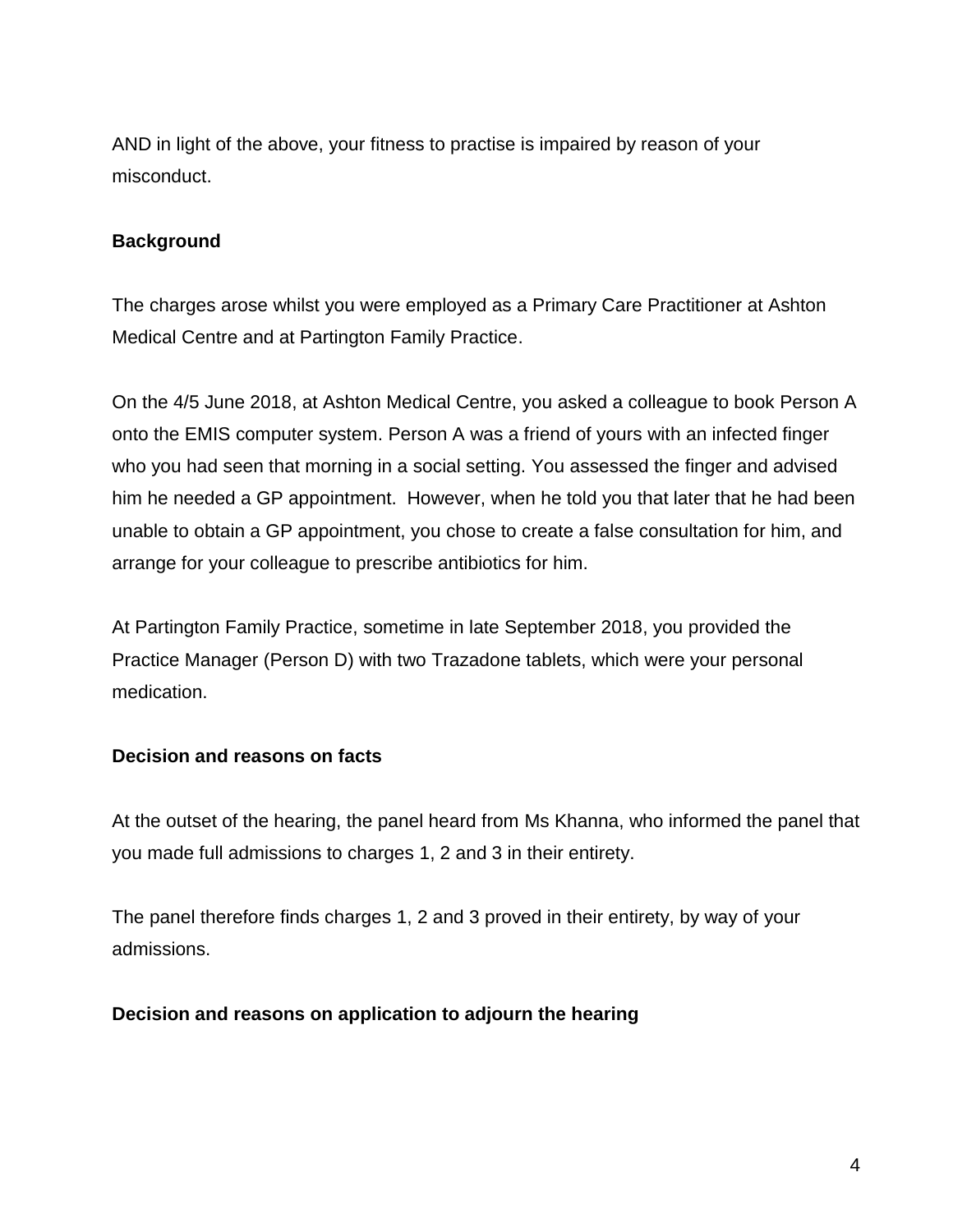Once the panel had announced all of the charges proved in their entirety by way of your admissions, Ms Khanna made an application to adjourn the hearing until the following morning, to give you an opportunity to prepare documents for the next stage of the hearing relating to misconduct and impairment.

Mr Segovia indicated that he did not oppose the application.

The panel heard and accepted the advice of the legal assessor.

The panel considered that if the application to adjourn was granted, it would still have sufficient time scheduled for the hearing to conclude. The panel determined that it would be fair to give you until the following morning to prepare your case for the misconduct and impairment stage. The panel therefore decided to grant the application until 09:15 the next morning.

## **Decision and reasons on application for hearing to be held in private**

Ms Khanna made a request that parts of your case be held in private on the basis that proper exploration of your case involves reference to your personal life and health conditions. The application was made pursuant to Rule 19 of the 'Nursing and Midwifery Council (Fitness to Practise) Rules 2004', as amended (the Rules).

Mr Segovia indicated that he supported the application to the extent that any reference to your health conditions should be heard in private.

The legal assessor reminded the panel that while Rule 19(1) provides, as a starting point, that hearings shall be conducted in public, Rule 19(3) states that the panel may hold hearings partly or wholly in private if it is satisfied that this is justified by the interests of any party or by the public interest.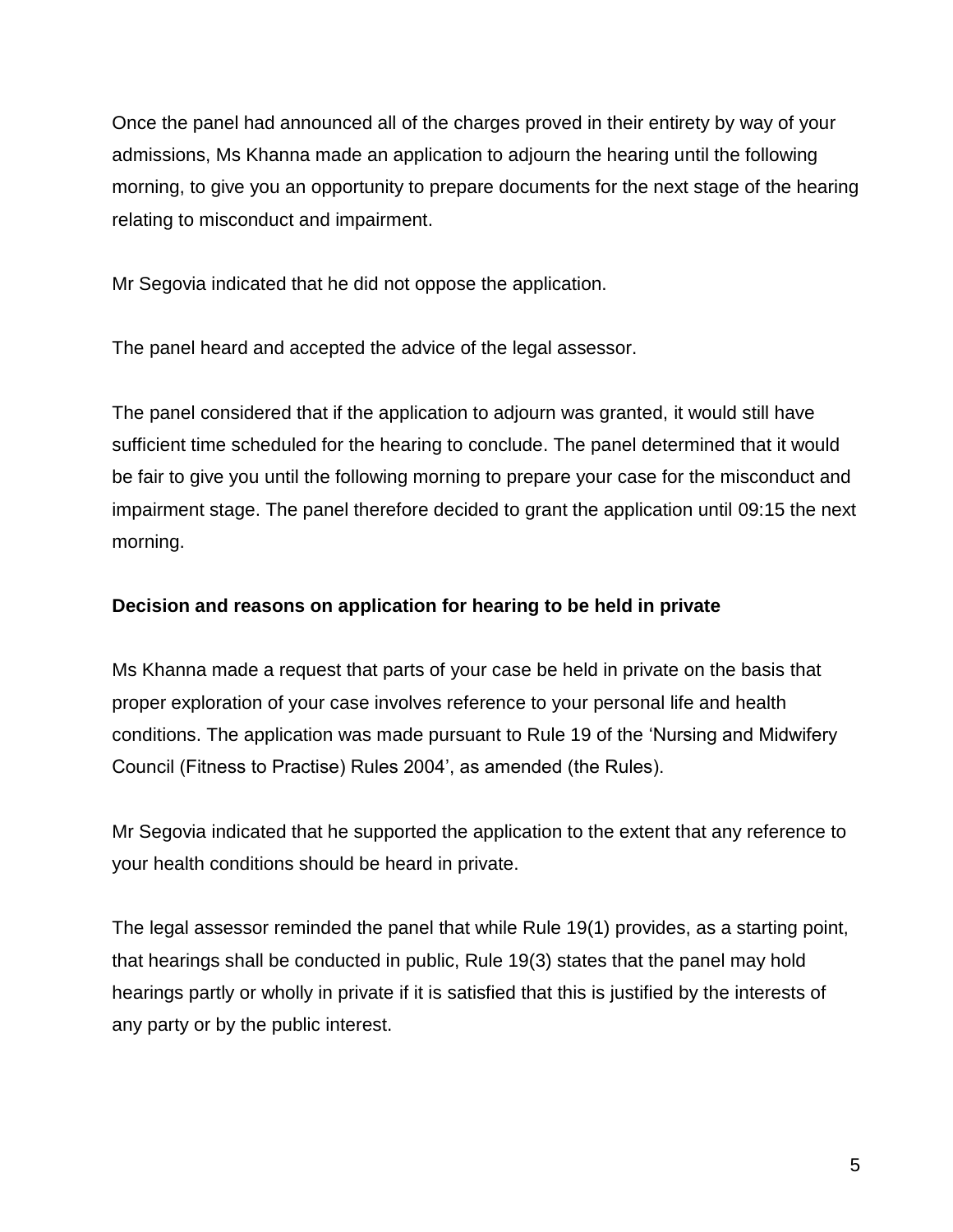Having heard that there will be reference to your personal life and health conditions, the panel determined to hold those parts of the hearing in private.

#### **Submissions on misconduct and Impairment**

Having reached its determination on the facts of this case, the panel then moved on to consider whether the facts found proved amount to misconduct, and if so, whether your fitness to practise is currently impaired. There is no statutory definition of fitness to practise. However, the NMC has defined fitness to practise as a registrant's suitability to remain on the register without restriction.

The panel, in reaching its decision, has recognised its statutory duty to protect the public and maintain public confidence in the profession. Further, it bore in mind that there is no burden or standard of proof at this stage and it has therefore exercised its own professional judgement.

The panel adopted a two-stage process in its consideration. First, the panel must determine whether the facts found proved amount to misconduct. Secondly, only if the facts found proved amount to misconduct, the panel must decide whether, in all the circumstances, your fitness to practise is currently impaired as a result of that misconduct.

The panel heard evidence from you under affirmation. You indicated that you were content for your reflective statement dated 5 December 2019 and the addendum to your reflective statement dated 29 November 2021, to be adopted as your evidence in chief.

You told the panel that you now know how poor your decisions were. You said you have undertaken training and have been working alongside supportive colleagues who are all aware of these proceedings.

You said that you were ashamed of how you made the profession look and you understand the impact your actions had on the public and your colleagues and how you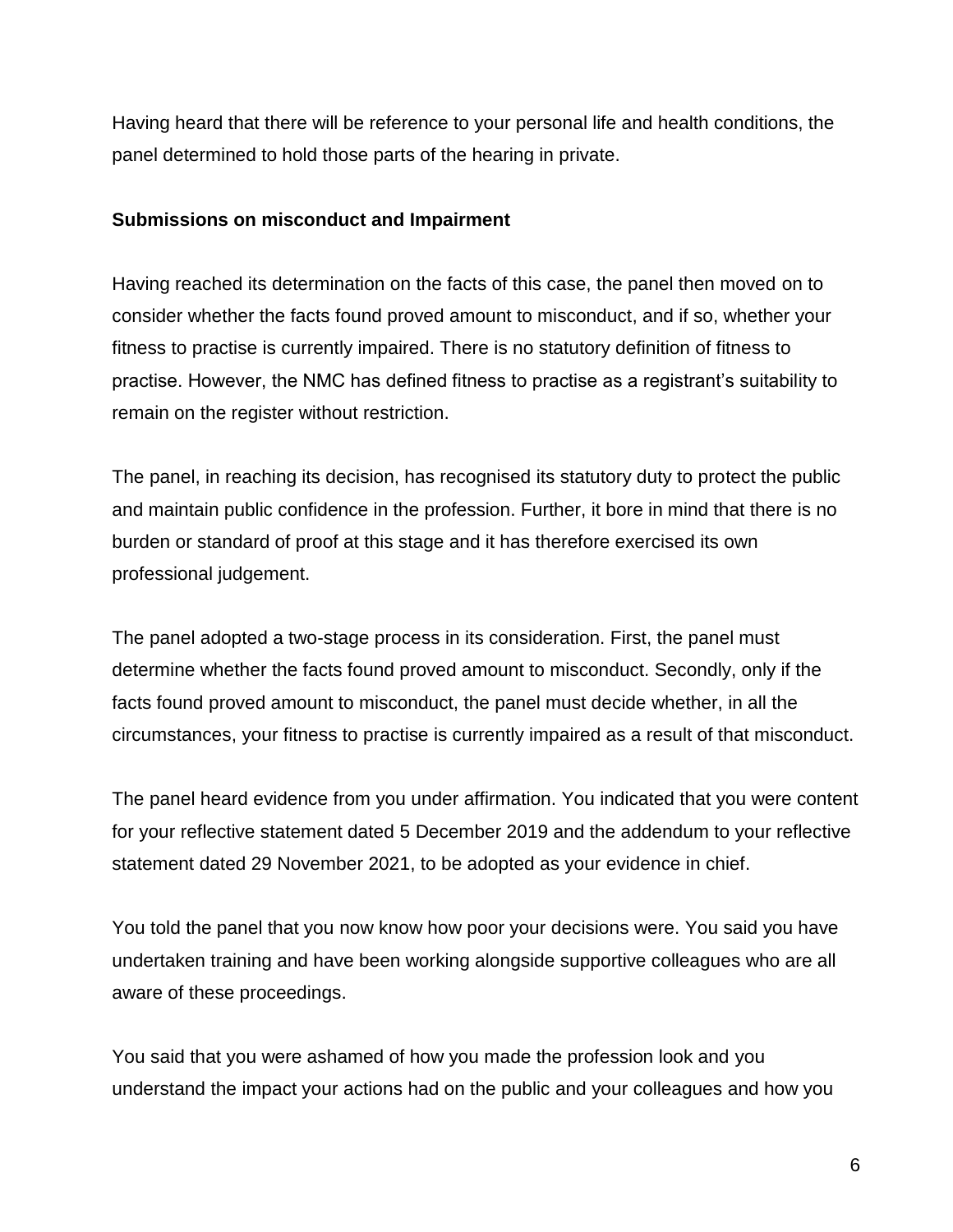put them at risk. You said since completing your non-medical prescribing course you now have a better understanding of the seriousness of what you did and never want to put your colleagues in the same position again.

You spoke about your health condition which you said stemmed from the intense working environment of a walk-in centre. You said that you had experienced the bereavement of someone close to you and you became more unwell. You felt so much shame after these incidents and this worsened your health conditions.

You said you took around five months away from nursing to reflect on the incidents and worked in retail but you realised that nursing is all you have ever wanted to do. You decided you wanted to take steps to return to your nursing career and restore the trust that the public and your colleagues can have in you.

You said you understand the consequences that your actions could have had on Person A and Person D. You said you have learnt from your mistakes and assured the panel that this would never happen again. You explained that providing medication to friends or colleagues produces a conflict of interest and you would not do this now under any circumstances. You said that your perspective has changed now you are a mother. You have reflected on your conduct as someone who has responsibility for a child. You told the panel that since these incidents you have changed your practice. You told the panel that since the incidents you have worked at two separate practices and there have been no concerns raised about your honesty and integrity.

You said that if possible, you hope to return to work [PRIVATE] and to start your Advanced Nurse Practitioner course.

#### **Decision and reasons on application to adjourn the hearing**

Once you had concluded your evidence under affirmation, Ms Khanna made an application to adjourn the hearing until the following morning to give you a further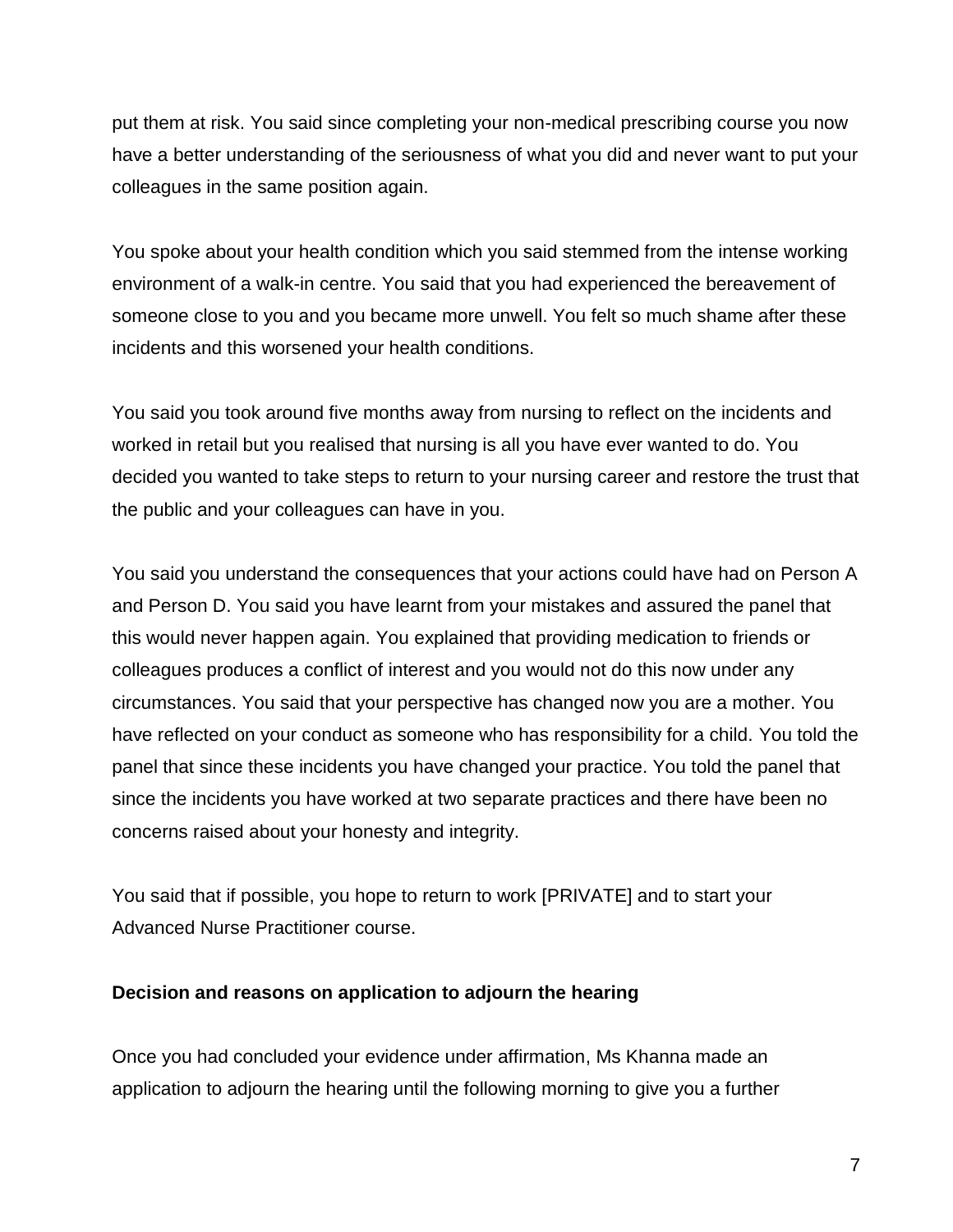opportunity to attempt to get information from your employer regarding your current practice.

Mr Segovia indicated that the NMC was keen for the case to conclude within the scheduled four days, however, he did not oppose the application.

The panel heard and accepted the advice of the legal assessor.

The panel considered that if the application to adjourn was granted, it would still have sufficient time scheduled for the hearing to conclude. The panel was aware that you and your representative had made previous unsuccessful attempts to get information from your employer. The panel determined that it would be fair to give you until the following morning to make further attempts to get any information from your employer, before concluding submissions from the parties in relation to misconduct and impairment. The panel therefore decided to grant the adjournment until the following morning.

When the hearing resumed the following day, the legal assessor raised the issue of a panel member providing information gained from the NMC register regarding your nonmedical prescribing course (NMP), during the time that the panel were asking you questions. He indicated that this ought not to have occurred. His advice to the panel was that, in due course, when making its decision on misconduct and impairment it should do so exclusively on the evidence adduced by the NMC. What the panel member saw was not part of the NMC's evidence and the legal assessor advised the panel to put the information out its mind completely. The panel accepted the advice of the legal assessor.

Both Ms Khanna and Mr Segovia were content with the legal advice.

The panel determined that it would disregard any of the details on the NMC register.

#### **Submissions on misconduct and impairment**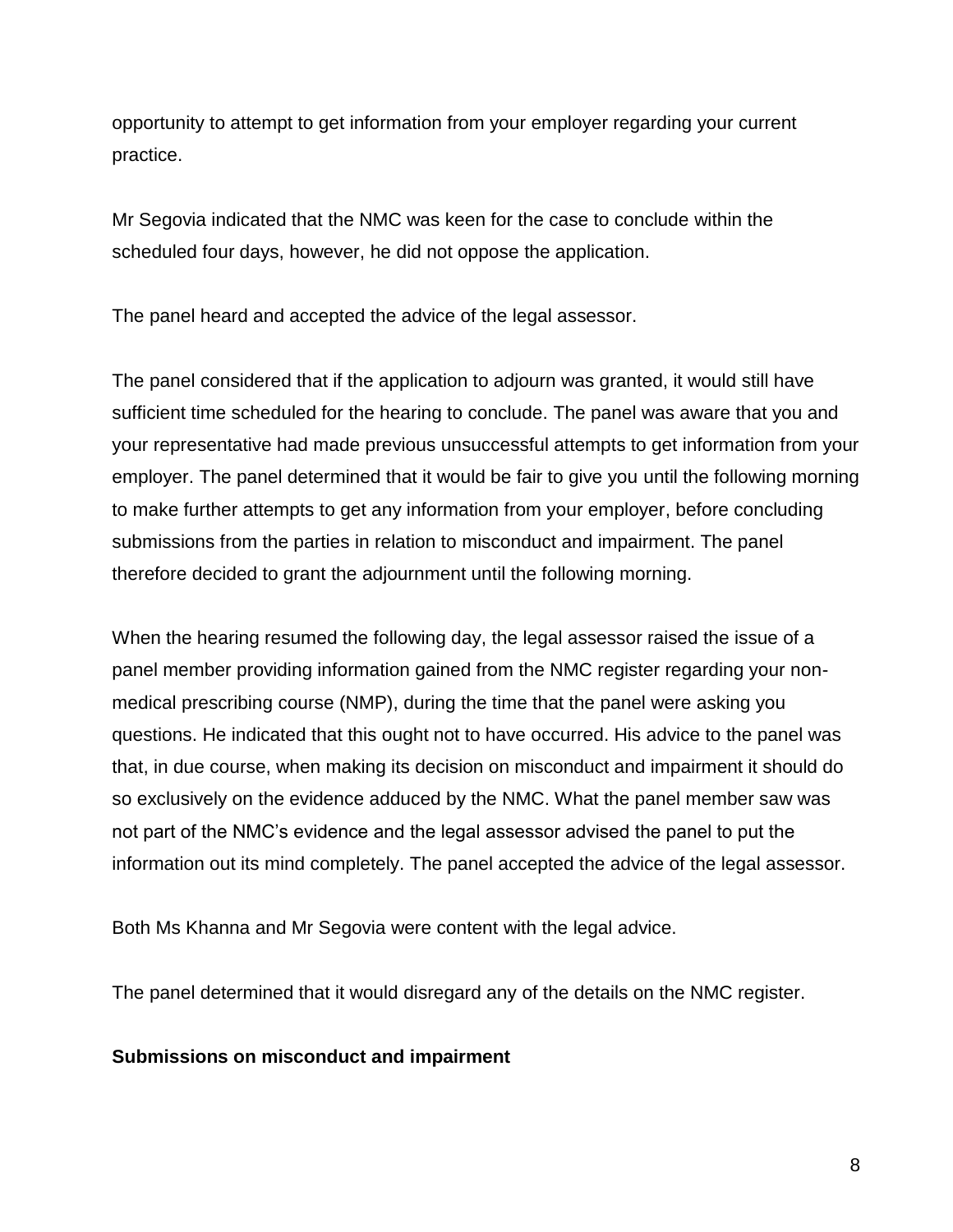In coming to its decision, the panel had regard to the case of *Roylance v General Medical Council (No. 2)* [2000] 1 AC 311 which defines misconduct as a *'word of general effect, involving some act or omission which falls short of what would be proper in the circumstances.'*

Mr Segovia invited the panel to find that the facts found proved amount to misconduct. He referred the panel to the terms of 'The Code: Professional standards of practice and behaviour for nurses and midwives' (2015) (the Code).

Mr Segovia identified the specific, relevant standards where he submitted that your actions amounted to misconduct.

Mr Segovia submitted that in relation to Ashton Walk-in Centre, you acted in a dishonest way by misleading colleagues and by the creation of the record intended to mislead Ashton Walk-in Centre. He submitted that you would have known precisely what you were doing and you have accepted by your admissions that you acted dishonestly. He submitted that asking a colleague to prescribe antibiotics for someone who had never been a patient of the walk-in centre was particularly serious, and involved a colleague who had the necessary qualifications to prescribe and trusted what you had told her. He submitted that in relation to Partington Family Practice, you put your colleague at risk of harm by giving her your own prescription medication.

Mr Segovia submitted that looking at the incidents separately and together, the issues raised fell well below the standards expected of a nurse and are serious enough to amount to misconduct.

Mr Segovia moved on to the issue of impairment and addressed the panel on the need to have regard to protecting the public and the wider public interest. This included the need to declare and maintain proper standards and maintain public confidence in the profession and in the NMC as a regulatory body. This included reference to the case of *Council for*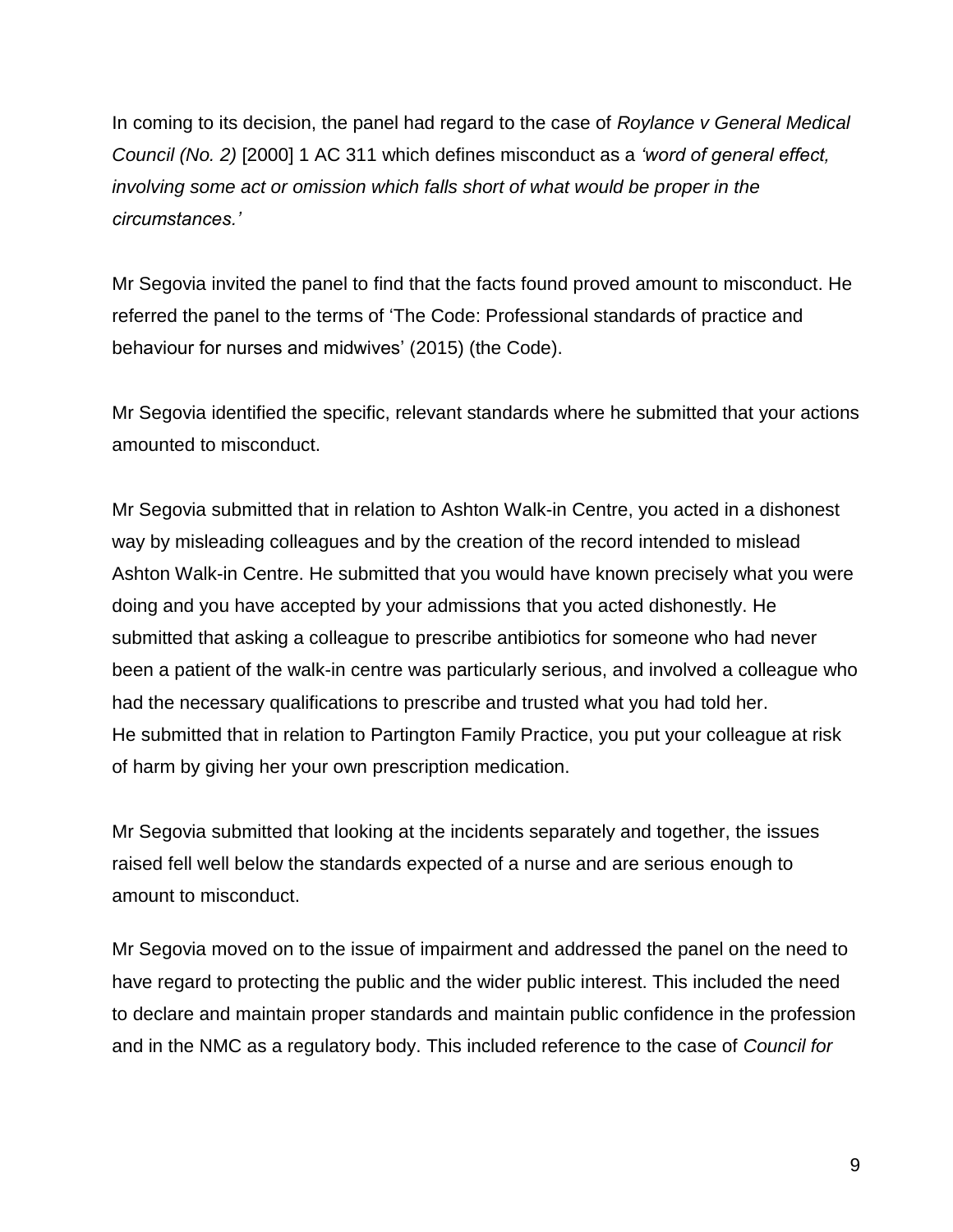*Healthcare Regulatory Excellence v (1) Nursing and Midwifery Council (2) and Grant*  [2011] EWHC 927 (Admin).

Mr Segovia submitted that it is a matter for the panel to judge your level of insight. He submitted that there have been no issues with your practice since the time of these matters in 2018. He submitted there is no information from your current employer about how you have been doing which might have assisted the panel with regard to future risk. He invited the panel to consider all the information before it with regard to risk of repetition.

Mr Segovia referred the panel to case of *Grant* and submitted that the position of NMC is that all four limbs are engaged in this case. He submitted the dishonesty in this case is serious in that there was more than one element to the dishonesty. He submitted that the NMC's case is that even if the panel find that the risk of repetition is low, your fitness to practice is impaired on public interest grounds.

Ms Khanna submitted that from the outset you accepted the wrongdoing in June 2018 and your position has remained consistent and you made full admissions once clarity of the charges was established. She also submitted that you accepted that your actions amounted to misconduct.

Ms Khanna submitted that you had demonstrated remorse for your actions. She submitted that you have not been subject to any restriction on your practice, but you chose not to work for a number of months after the incidents because you questioned whether it was appropriate to continue as a nurse. She submitted that this was evidence of immediate insight. She submitted that you used the period to reflect on what you had done, and you returned to nursing with caution in a part time capacity, then eventually returned full time after building up confidence in your abilities. Ms Khanna submitted that when you addressed the panel on your health, you did not provide evidence to make excuses but to provide context.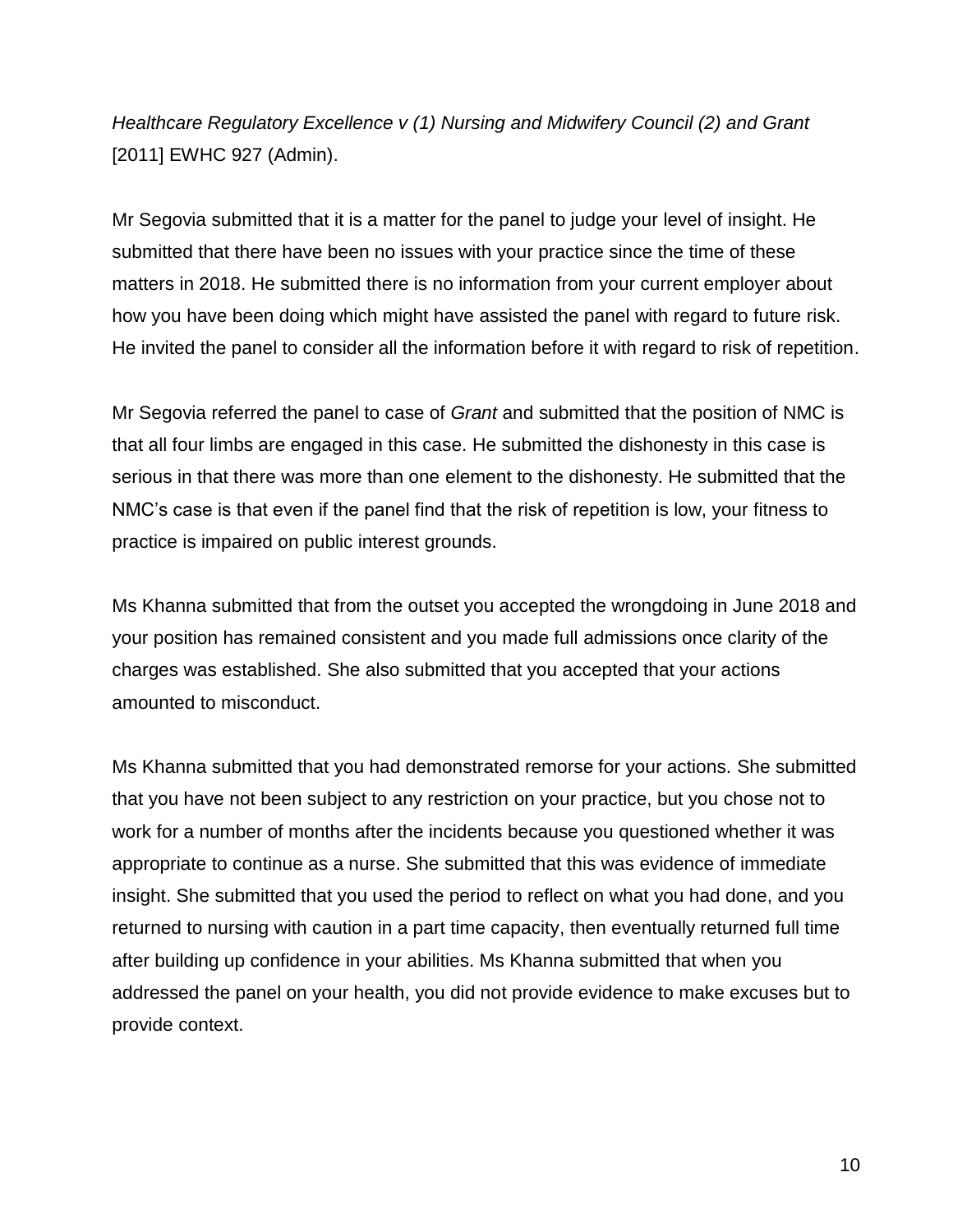Ms Khanna submitted that you had no previous referrals, there is no evidence of any further fitness to practice concerns since the incidents and there is no evidence of deepseated attitudinal problems.

Ms Khanna submitted that your misconduct is remediable although she accepted that dishonesty is difficult to remediate. She submitted that you have demonstrated insight into your actions. She submitted that you acted in a misguided sense of loyalty to a friend and a colleague and you admitted it was poor judgement and you also accept your dishonesty.

Ms Khanna submitted that your behaviour was isolated and occurred over a short period of time and was never repeated. She invited the panel to accept your evidence. You have undertaken further training and developed your knowledge and know now why what you did was wrong.

Ms Khanna told the panel that they had not been successful in getting further information from your current employer but the panel should not speculate as to why that was. She asked the panel to consider how much difference the information from your employer would make in light of your level of insight, remorse and remediation.

Ms Khanna submitted that in the particular circumstances of your case, there is sufficient information for the panel to find your conduct has been remediated and to find you not currently impaired. She submitted that in completing the NMP course you have reduced future risk and understand the ethics regarding prescribing. Finally, she submitted that the panel should not find current impairment on public interest grounds.

The panel accepted the advice of the legal assessor which included reference to a number of relevant judgments. These included: *Roylance v General Medical Council (No 2) [2000] 1 A.C. 311 and PSA v The GMC and Doctor Uppal 2015 EWHC 1304 (Admin.)*

#### **Decision and reasons on misconduct**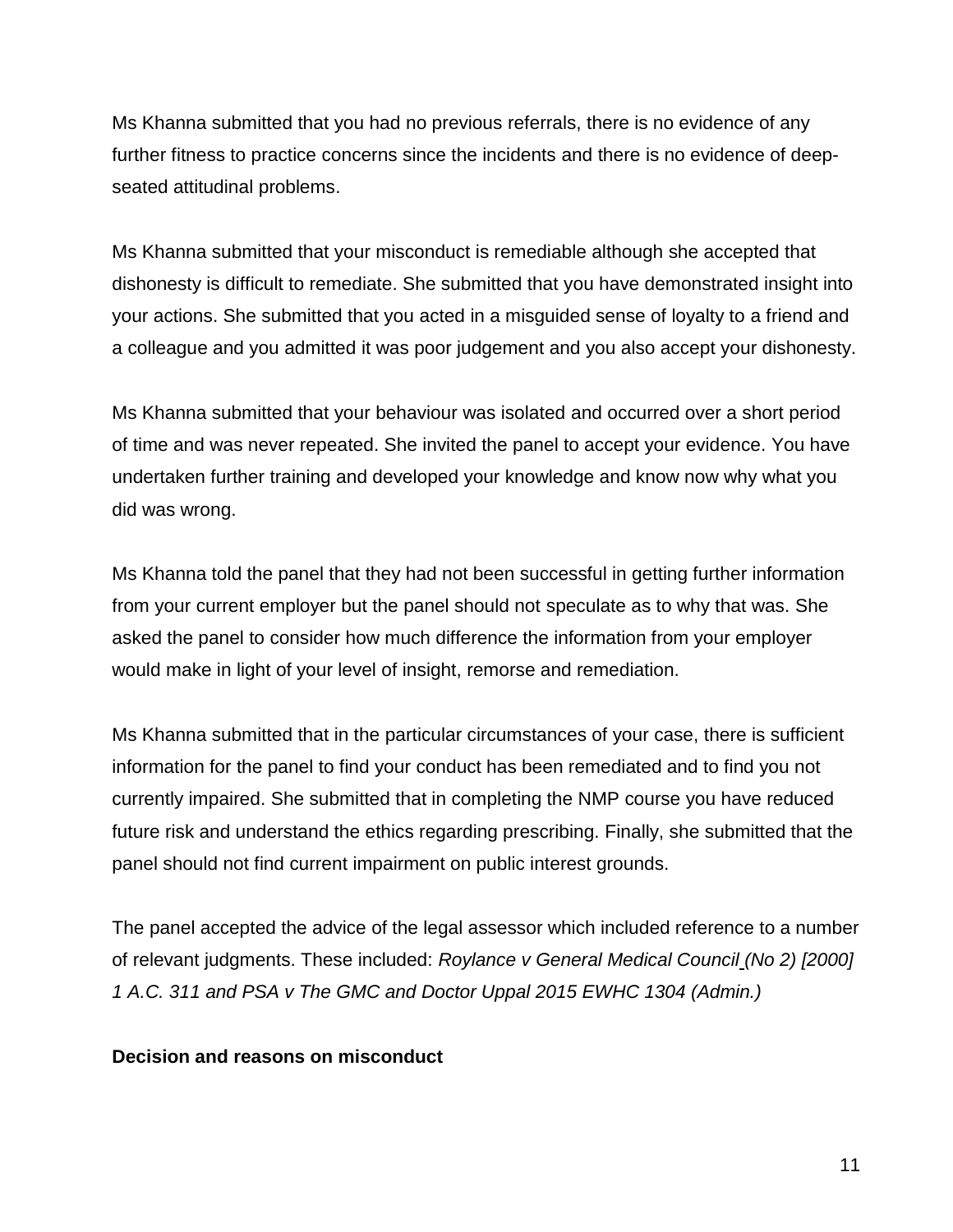When determining whether the facts found proved amount to misconduct, the panel had regard to the terms of the Code.

The panel was of the view that your actions did fall significantly short of the standards expected of a registered nurse, and that your actions amounted to a breach of the Code. Specifically:

*"10.3 complete all records accurately and without any falsification, taking immediate and appropriate action if you become aware that someone has not kept to these requirements*

*18.1 prescribe, advise on, or provide medicines or treatment, including repeat prescriptions (only if you are suitably qualified) if you have enough knowledge of that person's health and are satisfied that the medicines or treatment serve that person's health needs*

*18.3 make sure that the care or treatment you advise on, prescribe, supply, dispense or administer for each person is compatible with any other care or treatment they are receiving…*

*19.1 take measures to reduce as far as possible, the likelihood of mistakes, near misses, harm and the effect of harm if it takes place*

*20.2 act with honesty and integrity at all times…*

*20.6 stay objective and have clear professional boundaries at all times..."*

The panel appreciated that breaches of the Code do not automatically result in a finding of misconduct. However, the panel was of the view that your dishonesty at charges 1 and 2 was serious in that you put your colleague and Person A at risk by asking your colleague to prescribe Person A medication without a consultation taking place. The panel considered that your actions fell seriously short of the conduct and standards expected of a nurse and amounted to misconduct.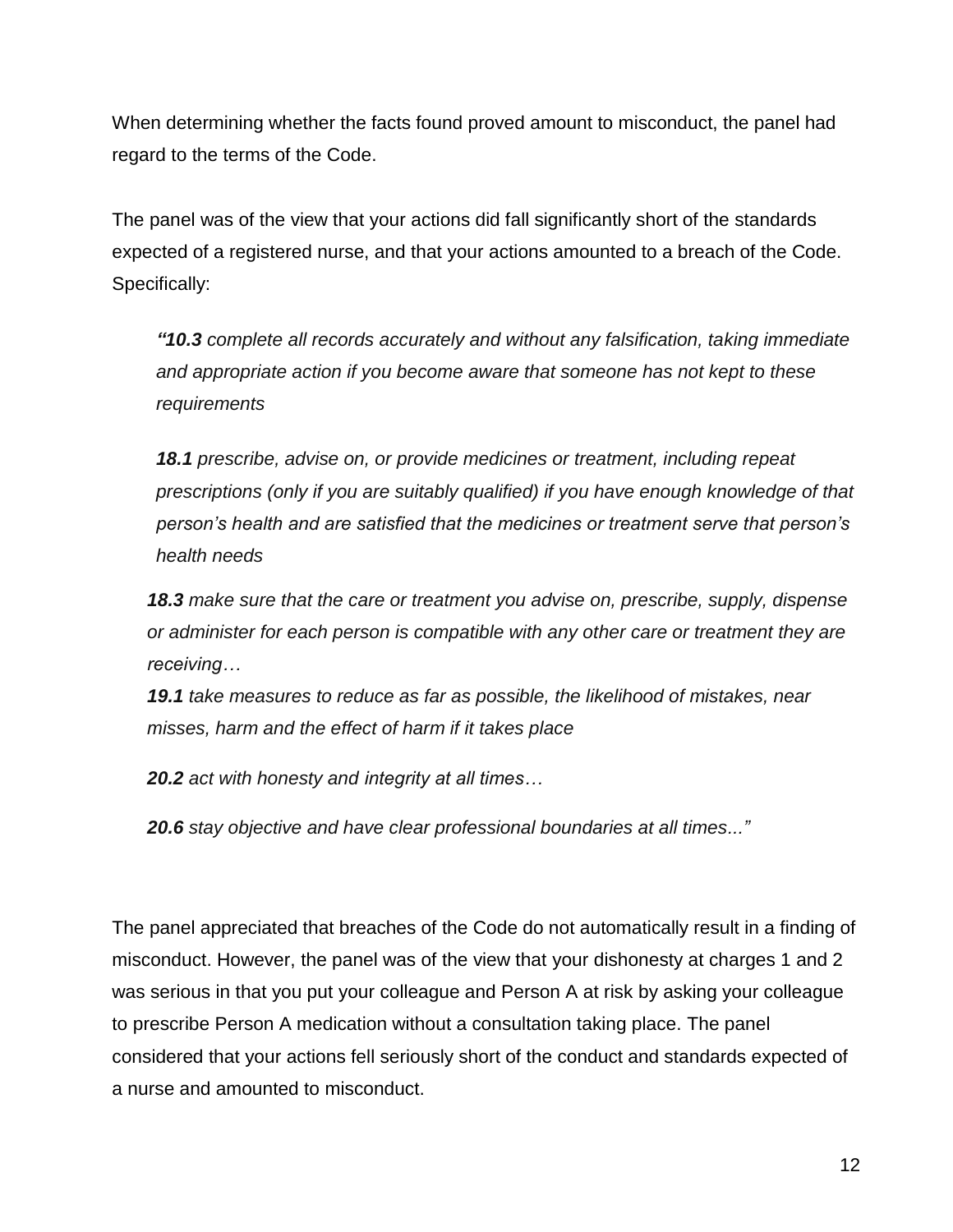The panel considered that your actions at charge 3 put Person D at risk of harm by giving her your own medication to take; this was serious and fell short of the conduct and standards expected of a nurse and amounted to misconduct.

The panel found that taken individually and together, your actions at charges 1, 2 and 3 fell seriously short of the conduct and standards expected of a nurse and amounted to misconduct.

### **Decision and reasons on impairment**

The panel next went on to decide if as a result of the misconduct, your fitness to practise is currently impaired.

Nurses occupy a position of privilege and trust in society and are expected at all times to be professional. Patients and their families must be able to trust nurses with their lives and the lives of their loved ones. To justify that trust, nurses must be honest and open and act with integrity. They must make sure that their conduct at all times justifies both their patients' and the public's trust in the profession.

In this regard the panel considered the judgment of Mrs Justice Cox in the case of *CHRE v NMC and Grant* in reaching its decision. In paragraph 74, she said:

*'In determining whether a practitioner's fitness to practise is impaired by reason of misconduct, the relevant panel should generally consider not only whether the practitioner continues to present a risk to members of the public in his or her current role, but also whether the need to uphold proper professional standards and public confidence in the profession would be undermined if a finding of impairment were not made in the particular circumstances.'*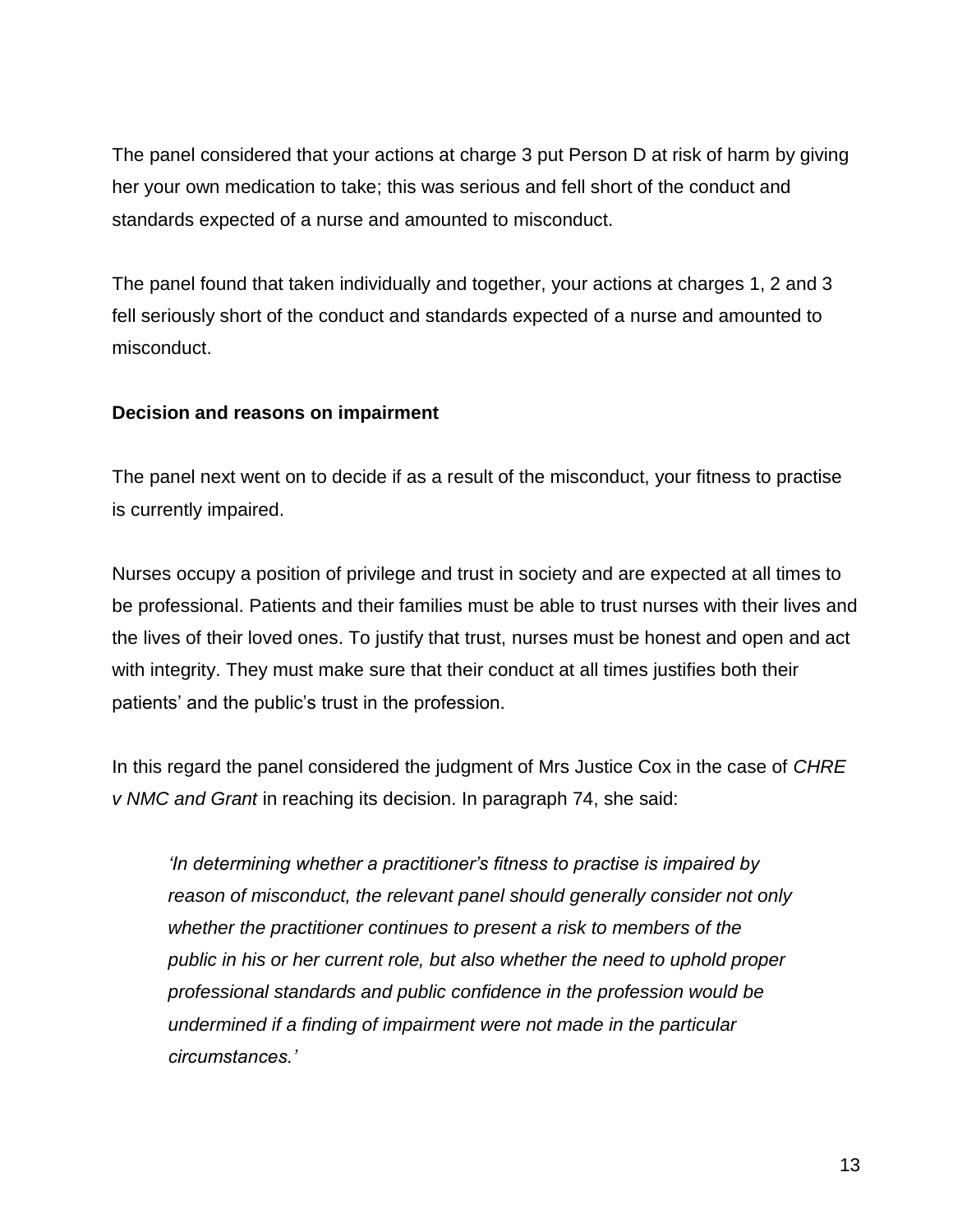In paragraph 76, Mrs Justice Cox referred to Dame Janet Smith's "test" which reads as follows:

*'Do our findings of fact in respect of the doctor's misconduct, deficient professional performance, adverse health, conviction, caution or determination show that his/her fitness to practise is impaired in the sense that s/he:*

- *a) has in the past acted and/or is liable in the future to act so as to put a patient or patients at unwarranted risk of harm; and/or*
- *b) has in the past brought and/or is liable in the future to bring the medical profession into disrepute; and/or*
- *c) has in the past breached and/or is liable in the future to breach one of the fundamental tenets of the medical profession; and/or*
- *d) has in the past acted dishonestly and/or is liable to act dishonestly in the future.'*

The panel found that limbs a, b, c and d are engaged in the *Grant* test. The panel found that Person A and Person D were put at risk of harm as a result of your misconduct. The panel found that your misconduct had breached the fundamental tenets of the nursing profession and therefore brought its reputation into disrepute. It was satisfied that confidence in the nursing profession would be undermined if its regulator did not find charges relating to dishonesty serious.

Regarding insight, the panel considered that you had developed sufficient insight into your behaviour. The panel took into account that you made full admissions to the charges and you were able to demonstrate in your written reflection and your oral evidence that you had an understanding of how your behaviour put Person A and Person D at a risk of harm.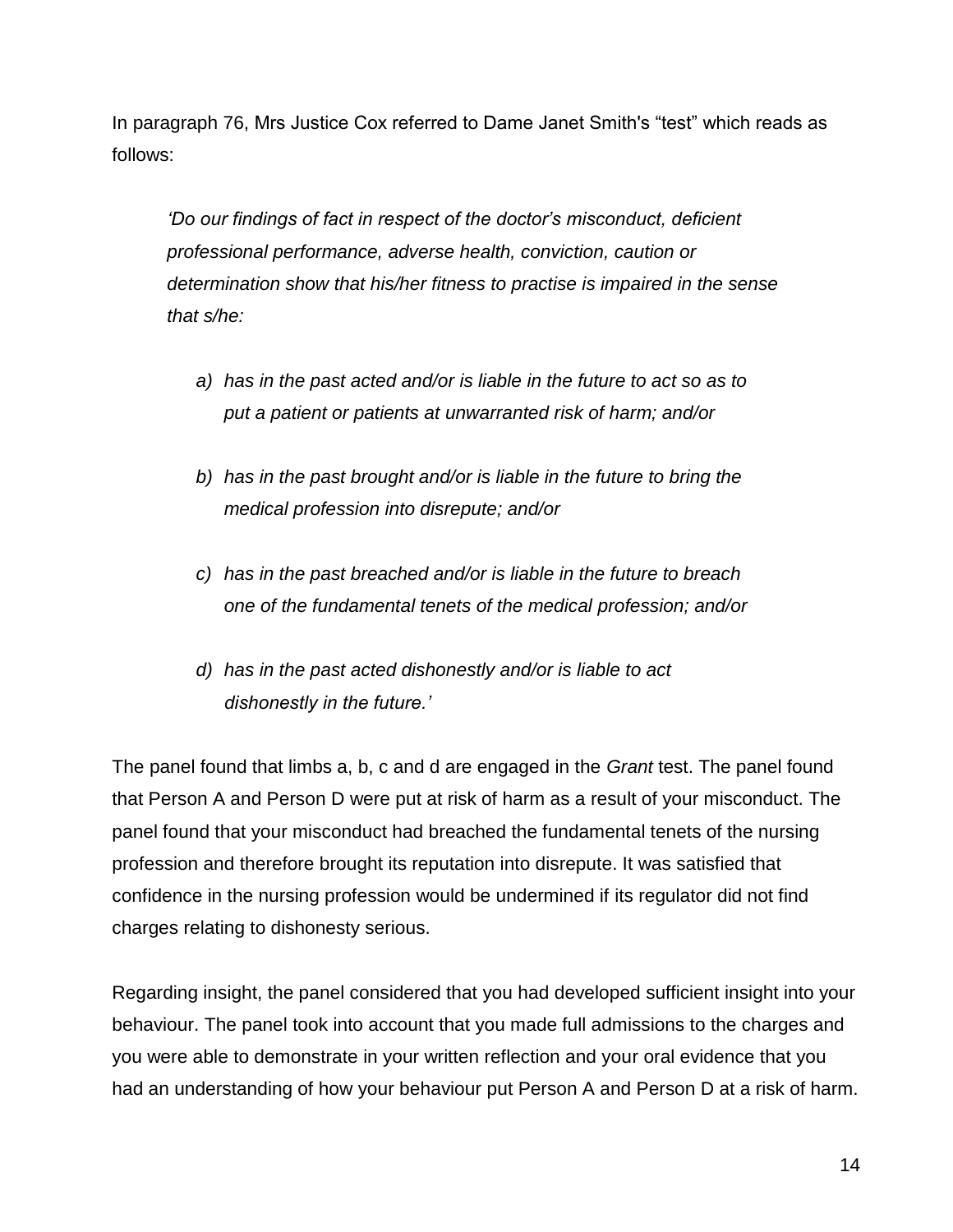The panel also considered that you demonstrated an understanding of why what you did was wrong and how this impacted negatively on the reputation of the nursing profession. The panel also noted that you showed remorse for your behaviour and you said you apologised to Person D. The panel was satisfied that you had sufficiently demonstrated how you would handle the situation differently in the future.

The panel was satisfied that the misconduct in this case is capable of being addressed. Therefore, the panel carefully considered the evidence before it in determining whether or not you have taken steps to strengthen your practice. The panel took into account that since the incident you have undertaken further training particularly in prescribing and that you have developed your understanding of why your behaviour was wrong. The panel took into account your reflective piece written by you dated December 2019 which addressed the incidents involving your dishonesty and provided evidence of your insight into your misconduct.

The panel was of the view that based on your insight and the steps you have taken to strengthen your practice, the risk of repetition is low. The panel considered that your dishonesty was limited to one episode with three components. The panel considered from your evidence that you had learnt from these incidents and your misconduct would be unlikely to be repeated. The panel therefore decided that a finding of impairment is not necessary on the grounds of public protection.

The panel bore in mind that the overarching objectives of the NMC; to protect, promote and maintain the health, safety, and well-being of the public and patients, and to uphold and protect the wider public interest. This includes promoting and maintaining public confidence in the nursing and midwifery professions and upholding the proper professional standards for members of those professions.

The panel determined that a finding of impairment on public interest grounds is required. The panel considered that the charges found proved were serious in that they related to your nursing role, put a member of the public and a colleague at risk, and there were three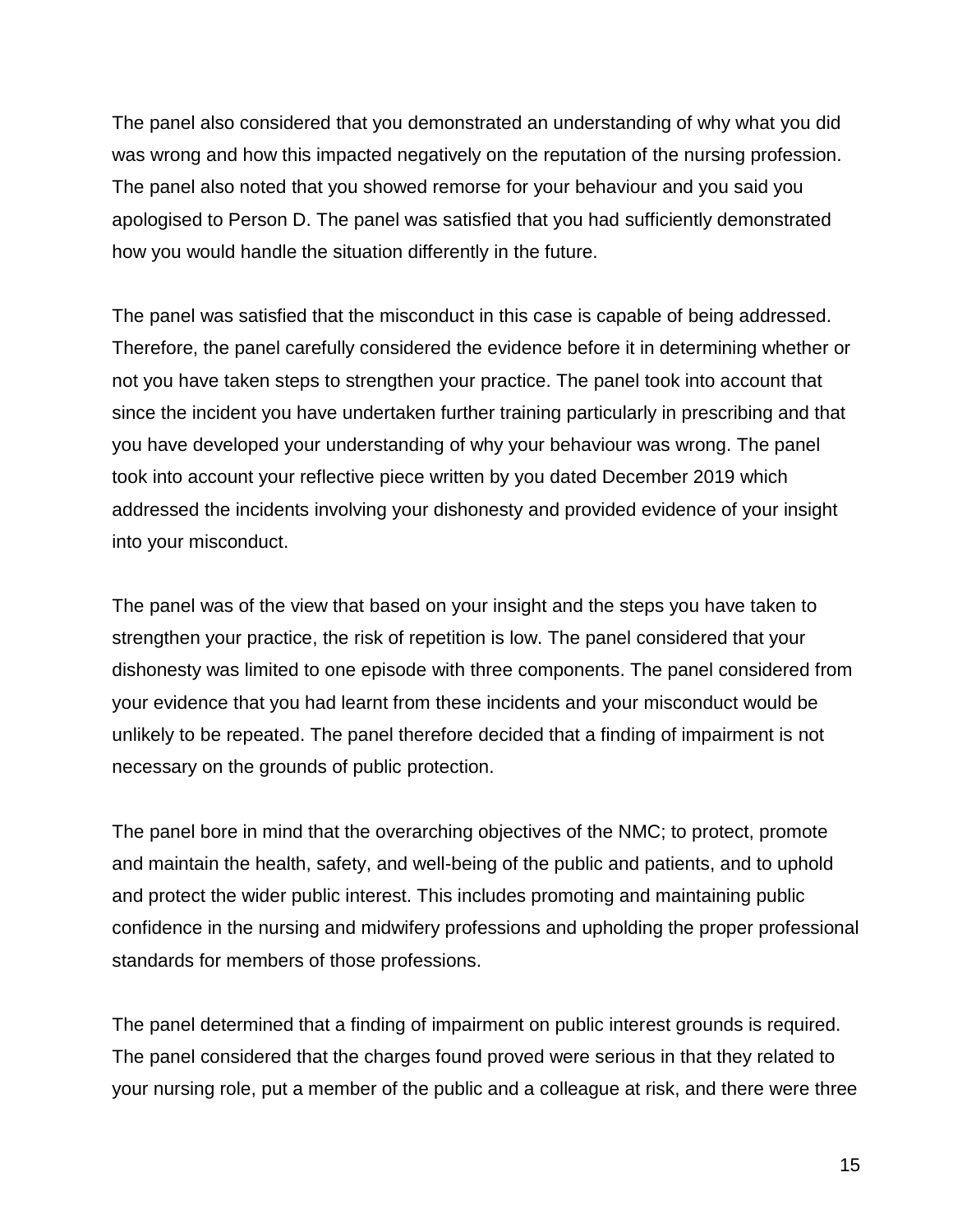components to the dishonesty. It considered that members of the public would be concerned if a finding of impairment was not made for a nurse who had acted in this way. The panel concluded that public confidence in the profession would be undermined if a finding of impairment were not made in this case. It considered that a finding of current impairment in required to mark the seriousness of your misconduct, to declare and uphold proper standards and to maintain confidence in the nursing profession. The panel therefore found your fitness to practise impaired on the grounds of public interest.

Having regard to all of the above, the panel was satisfied that your fitness to practise is currently impaired.

Given the lateness of the hour it was apparent that the panel would not be able to deal with the issue of sanction today and the hearing was adjourned.

Before the hearing was adjourned Ms Khanna set out the chronology of events regarding two NMC referrals that had been brought to her attention. Both referrals were closed without further investigation and will not be relevant at the resumed hearing when the panel will decide on which sanction, if any, to impose in this case.

#### **Submissions on interim order**

Mr Segovia submitted that in considering an adjournment application, the issue of an interim order should be addressed. He submitted that the panel is dealing with findings of dishonesty and has already found impairment on public interest grounds. He submitted that it was necessary to protect the public interest as of today's findings. He invited the panel to impose an interim suspension order, on public interest grounds alone, for a period of 6 months to cover the period between now and when the hearing resumes.

Ms Khanna opposed the application on your behalf. She submitted that you made early admissions in 2019 and you have not been subject to any interim order prior to this hearing. She submitted that nothing has changed in the meantime. You are currently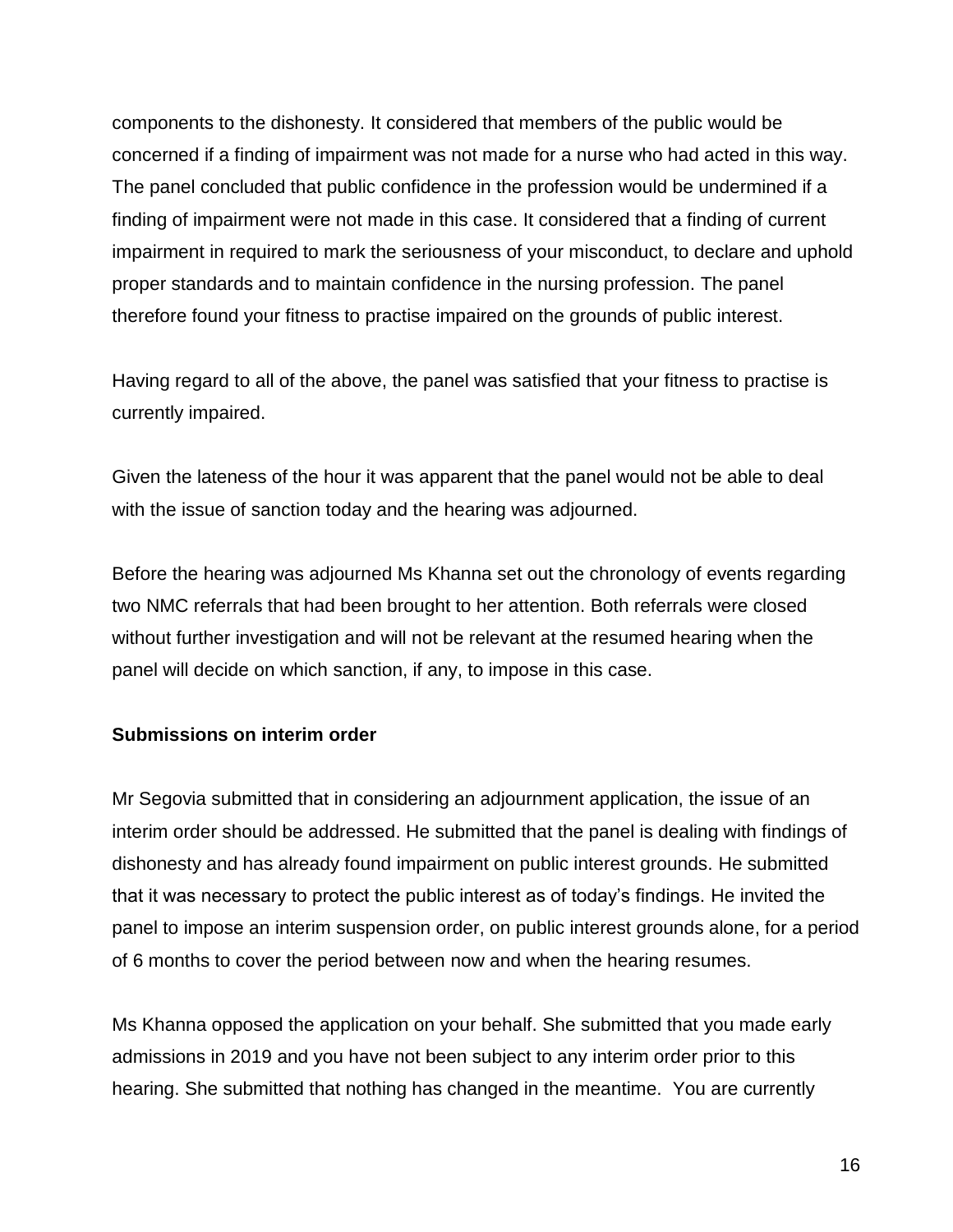employed and [PRIVATE] will not be working. She referred the panel to the case of *Shiekh v General Dental Council* [2007] EWHC 2972 (Admin) in particular paragraph 16 of that judgment which emphasises that the bar is set high for the making of an interim order on public interest grounds. She submitted that there should be no interim order now as necessity is not made out.

The panel heard and accepted the advice of the legal assessor.

## **Decision and reasons on interim order**

The panel considered its finding on impairment. The panel was satisfied that an interim order is not necessary for the protection of the public, in line with its finding of impairment on public interest grounds alone. The panel reminded itself that you admitted all the charges in 2019 and have been practising without restriction since. The panel considered that the high bar for interim order on public interest grounds alone had not been met. The panel therefore decided not to impose an interim order and adjourned the hearing to a date to be fixed by NMC.

## **Sanction**

The hearing adjourned on 2 December 2021 due to insufficient time. It resumed on 31 March 2022. All parties remained the same with the exception of the hearings coordinator.

The panel has considered this case very carefully and has decided to make a suspension order for a period of three months. The effect of this order is that the NMC register will show that your registration has been suspended.

In reaching this decision, the panel has had regard to all the evidence that has been adduced in this case and had careful regard to the Sanctions Guidance (SG) published by the NMC. The panel accepted the advice of the legal assessor.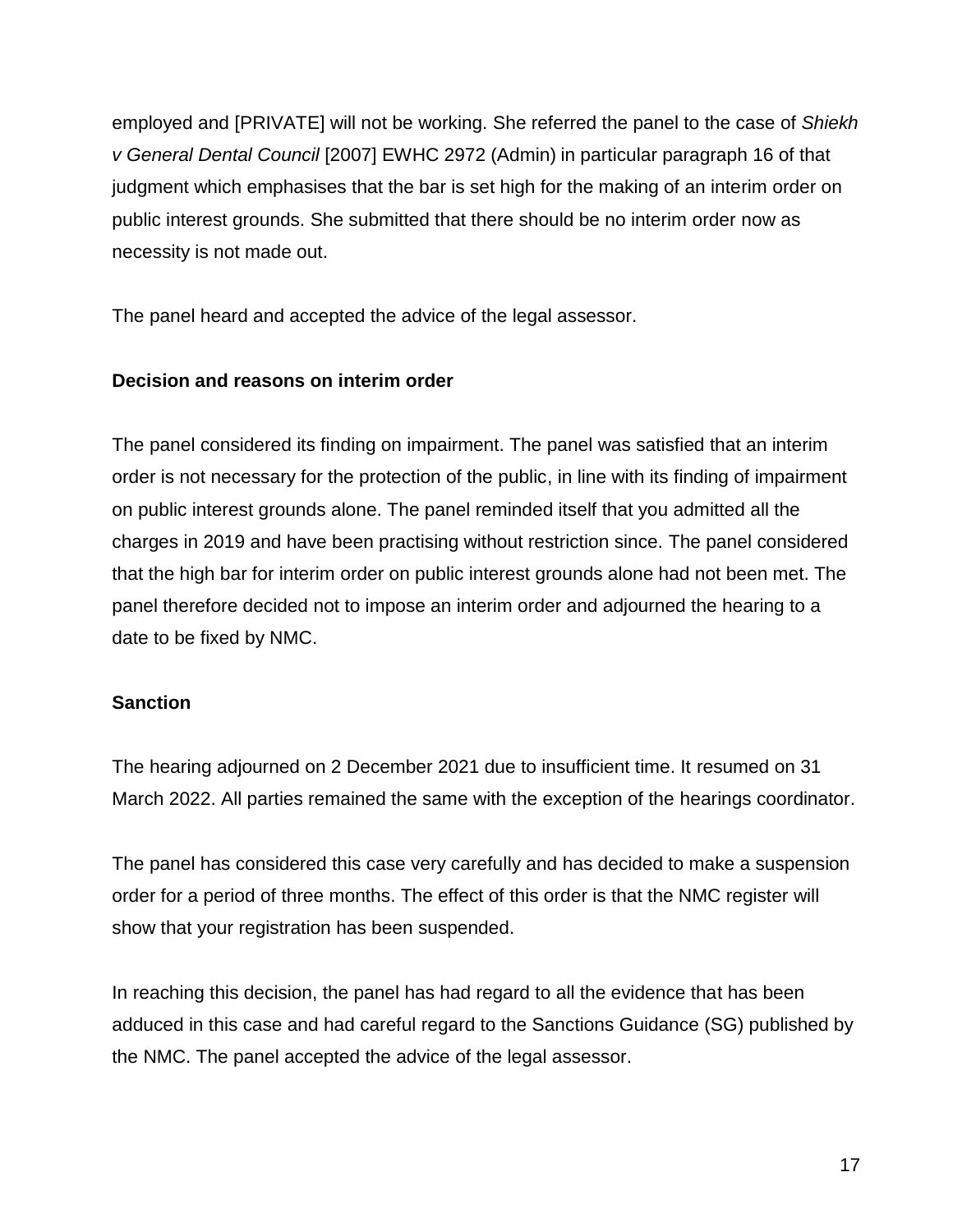#### **Submissions on sanction**

Mr Segovia informed the panel that in the Notice of Hearing, dated 21 October 2021, the NMC advised you that it would seek the imposition of a striking off order if it found your fitness to practise currently impaired.

Mr Segovia submitted that this is a clear case of dishonesty, subsequently, there is a possibility of being struck off the register. He submitted that you acted dishonestly by creating a false consultation in order to mislead your colleague, thus misleading your employer. He referred the panel to the case of *Parkinson v Nursing and Midwifery Council* [2010] EWHC 1898 (Admin). Mr Segovia stated that although this case has a background around prescribing, this is a case about dishonesty.

Mr Segovia submitted that you deliberately breached the duty of candour in relation to your nursing practice. He submitted that the public would be concerned by your clear abuse of trust and dishonest behaviour so much so that the public confidence in the profession would be undermined.

Mr Segovia submitted that, although the panel found you present no future risk, it is also clear that your abuse of trust created risk of harm. Furthermore, he submitted that your dishonest behaviour occurred within a clinical setting at your workplace.

Mr Segovia invited the panel to consider a striking off order as one of the possible sanctions in this case.

Ms Khanna also referred the panel to the case of *Parkinson v Nursing and Midwifery Council* [2010] EWHC 1898 (Admin), namely paragraph 18 which states:

*'I can only allow Mr Parkinson's appeal on one of two grounds: firstly, that there was a serious procedural irregularity which vitiated the fairness of the proceedings - - there was none, as he accepts; secondly, that the decision of the Panel was*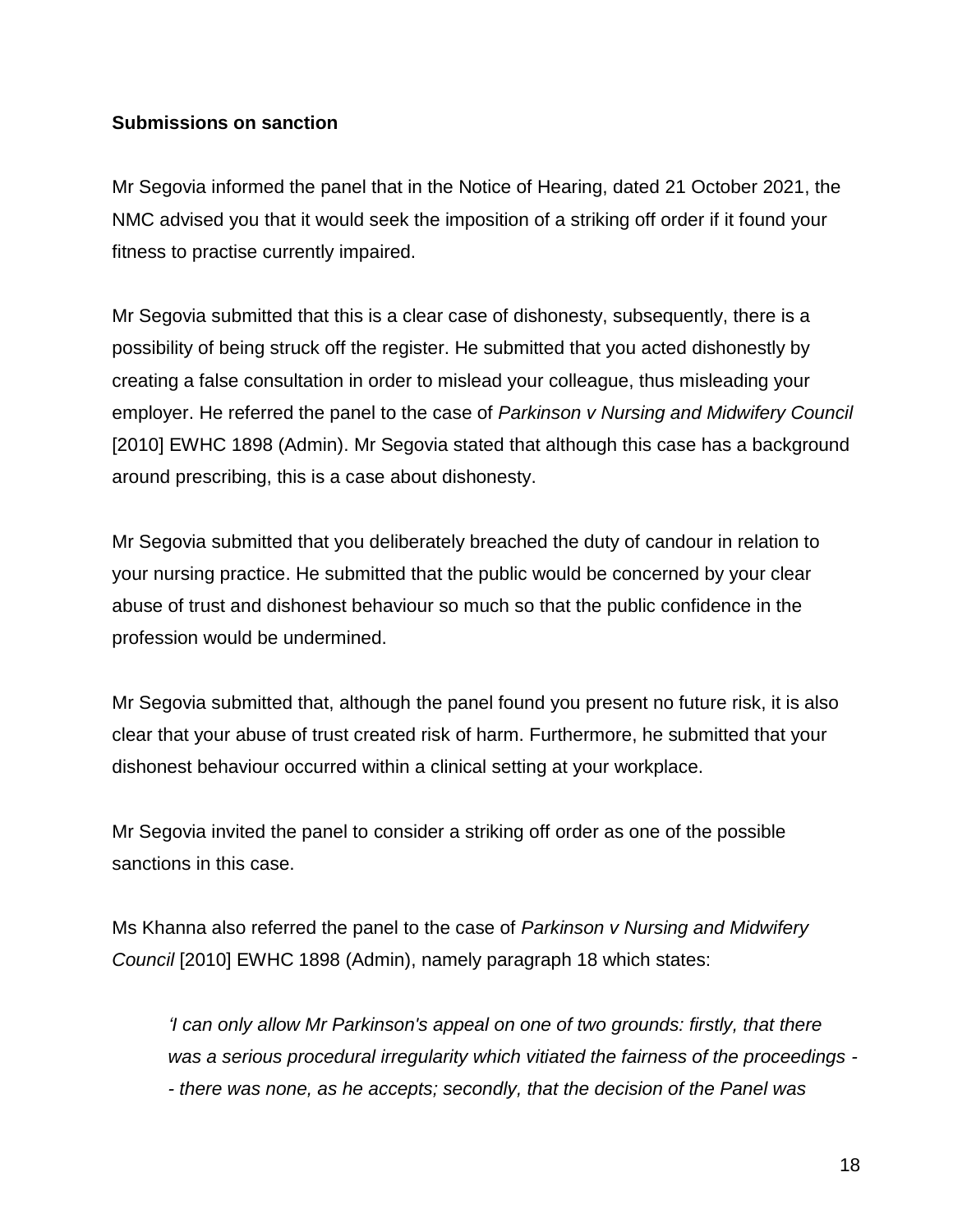*wrong. On the information which it had, I cannot say that the decision of the Panel*  was wrong. It was stern certainly, but it was properly stern because, as the Panel *noted, one of its tasks is to maintain public confidence in the professions. A nurse found to have acted dishonestly is always going to be at severe risk of having his or her name erased from the register. A nurse who has acted dishonestly, who does not appear before the Panel either personally or by solicitors or counsel to demonstrate remorse, a realisation that the conduct criticised was dishonest, and an undertaking that there will be no repetition, effectively forfeits the small chance of persuading the Panel to adopt a lenient or merciful outcome and to suspend for a period rather than to direct erasure.'*

Ms Khanna submitted that the case of Parkinson did not appear directly relevant to this case as it was about a nurse, who for financial gain was claiming sick pay for their job, but was working at another job. However, she submitted that the Parkinson case was relevant because Justice Mitting identified the keys for considering a lesser sanction than striking off which are attendance at a hearing, demonstration of remorse and a low risk of repetition.

Ms Khanna also referred the panel to the NMC guidance "considering sanctions for serious cases", specifically "cases involving dishonesty" dated 17 December 2021. It states:

*'Generally, the forms of dishonesty which are most likely to call into question whether a nurse, midwife or nursing associate should be allowed to remain on the register will involve:*

- *deliberately breaching the professional duty of candour by covering up when things have gone wrong, especially if it could cause harm to patients*
- *misuse of power*
- *vulnerable victims*
- *personal financial gain from a breach of trust*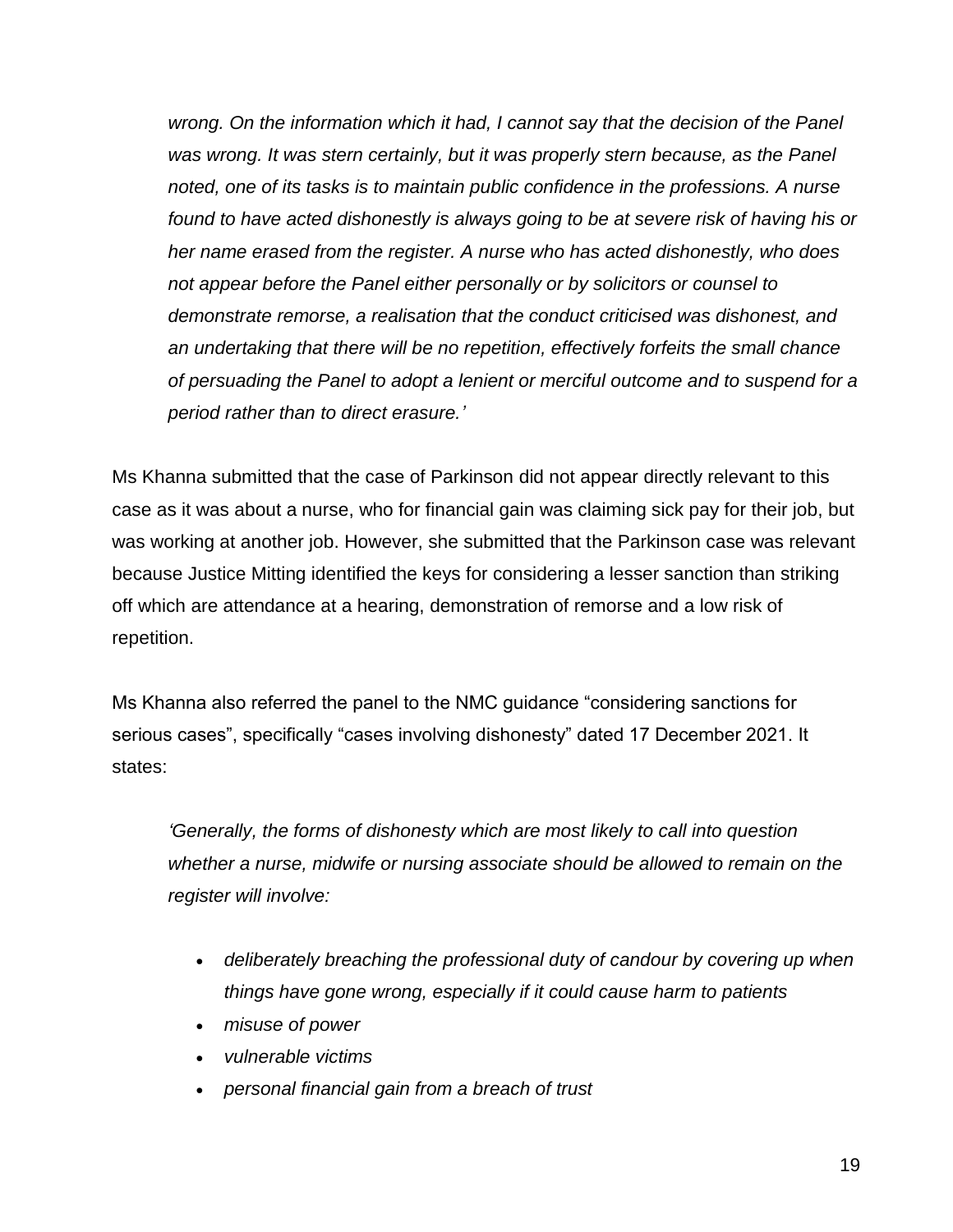- *direct risk to patients*
- *premeditated, systematic or longstanding deception*

*Dishonest conduct will generally be less serious in cases of:*

- *one-off incidents*
- *opportunistic or spontaneous conduct*
- *no direct personal gain*
- *no risk to patients*
- *incidents in private life of nurse, midwife or nursing associate'*

Ms Khanna submitted that, from the outset of these proceedings, you made timely admissions and gave full accounts addressing each of the charges. She submitted that your accounts were persuasive enough to reassure the panel that there is no risk of this conduct being repeated or any likelihood of you putting the public at risk again. Furthermore, Ms Khanna submitted that you have gained full insight into the concerns and expressed genuine remorse and a clear desire to continue working within the nursing profession.

Ms Khanna submitted that this is not a case of entrenched dishonesty incapable of remediation. She submitted that, whilst the concerns are serious, they are not so serious in that a strike off can be considered as a justified sanction to impose. Ms Khanna submitted that the incident was a one-off opportunistic action arising from misguided loyalty to a friend. She submitted that you have acknowledged your wrongdoing, provided reasons for why you erred and addressed the impact your actions have had/could have on patients and members of the public.

Ms Khanna informed the panel that you have been undertaking core mandatory training and keeping up to date with the Greater Manchester Antimicrobial Guidelines whilst on maternity leave. She submitted that these factors contribute to making your dishonesty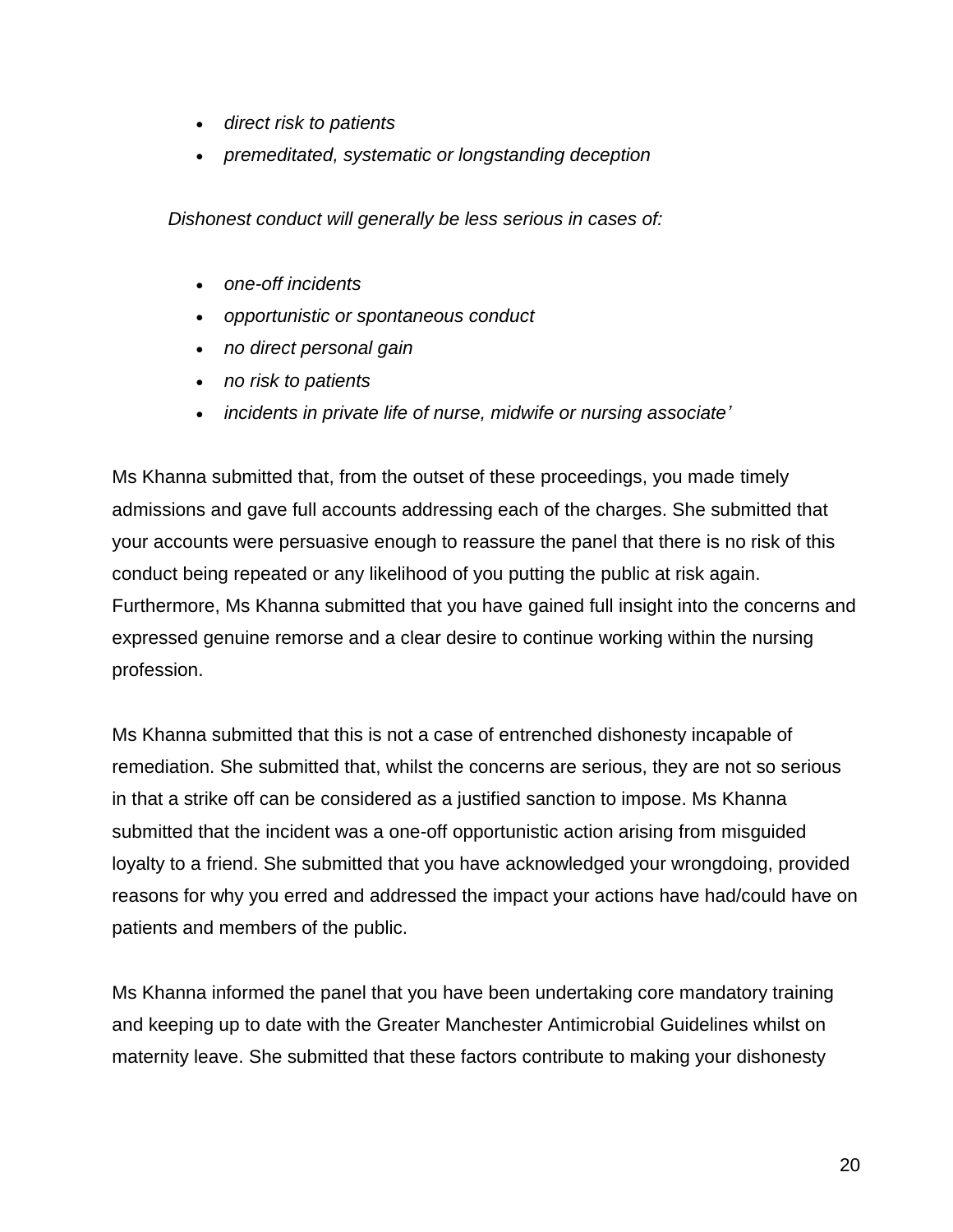less serious as most, if not all, of the 'less serious' factors outlined in the guidance apply to you.

Ms Khanna submitted that your misconduct has been marked by the finding of impairment and a striking off order would be disproportionate. She submitted that in the SG, the majority of the 'less serious' points are engaged, and a caution order can be used even where there has been dishonesty. Ms Khanna submitted that, if the panel does decide to impose an order, it should consider a caution order or, if a suspension order was imposed it should be for the minimum time period possible. [PRIVATE]

The panel accepted the advice of the legal assessor.

## **Decision and reasons on sanction**

Having found your fitness to practise currently impaired, the panel went on to consider what sanction, if any, it should impose in this case. The panel has borne in mind that any sanction imposed must be appropriate and proportionate and, although not intended to be punitive in its effect, may have such consequences. The panel had careful regard to the SG. The decision on sanction is a matter for the panel independently exercising its own judgement.

The panel took into account the following aggravating features:

- Your misconduct had potential to cause harm to a colleague and a member of the public;
- Your dishonesty was an abuse of your position of trust; and
- Your dishonesty took place within a clinical environment.

The panel took into account the following mitigating features:

You made early admissions in respect of all charges;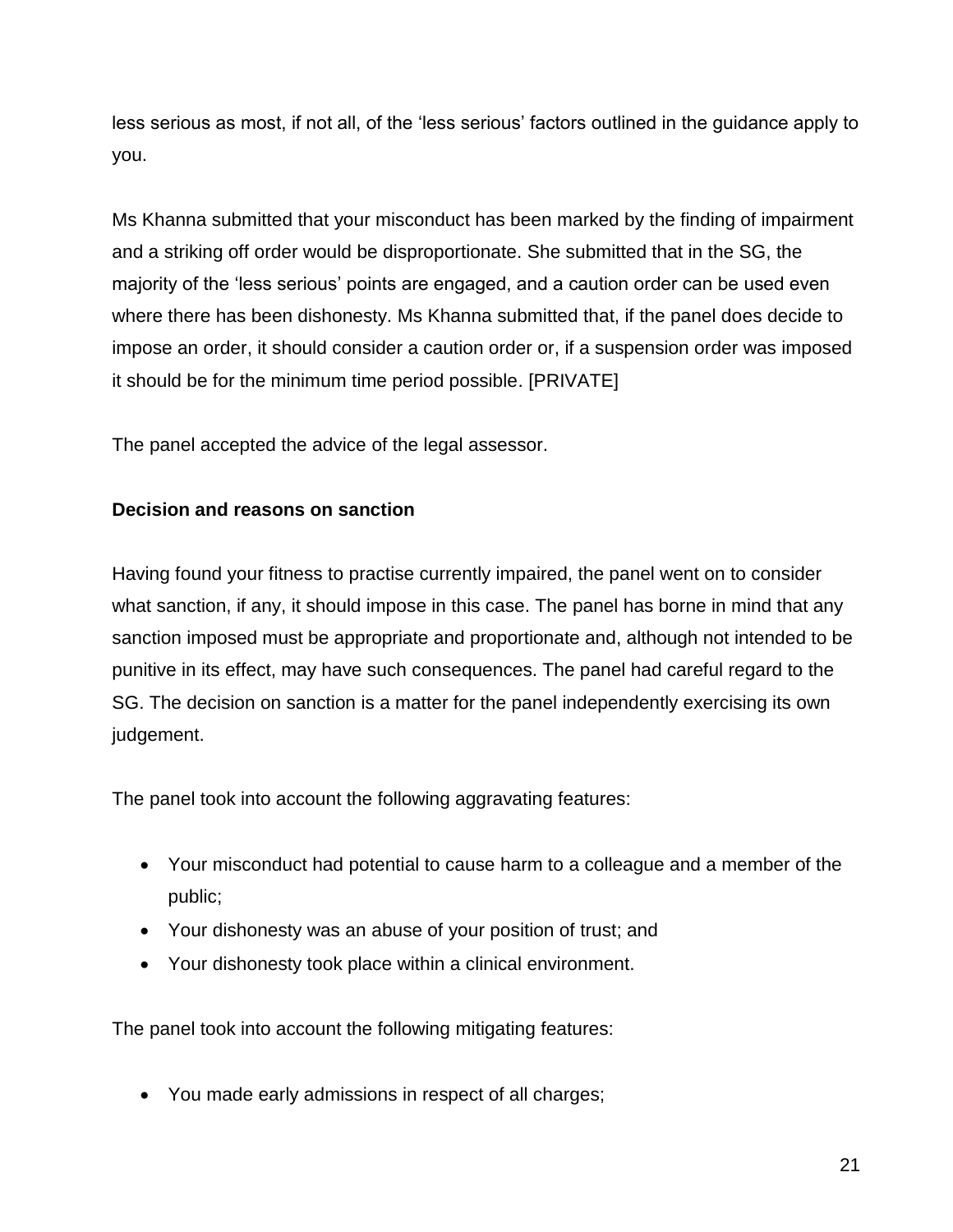- You have no relevant fitness to practice history;
- You have co-operated and fully engaged with the NMC process; and
- You have demonstrated insight early on, genuine remorse and have made ongoing efforts to strengthen your practice.

# [PRIVATE]

The panel took into account that any sanction imposed must be appropriate and proportionate and, although not intended to be punitive in its effect, may have such consequences. It balanced the aggravating and mitigating factors it had identified, and considered the financial impact a sanction could have.

The panel further considered the NMC's guidance on cases involving dishonesty. The panel determined that the following factors were present that demonstrated the seriousness of your dishonesty:

- Your dishonesty involved a misuse of power; and
- There was a risk to a member of the public.

However, the panel also noted that this was a one-off incident and your dishonesty was not premeditated, systematic or longstanding. Furthermore, you have demonstrated remorse, insight, and explained to the panel how you would ensure that this would not happen again.

The panel first considered whether to take no action but concluded that this would be inappropriate in view of the seriousness of the case which breached one of the fundamental tenets of the profession. The panel decided that it would be neither proportionate nor in the public interest to take no further action.

The panel then considered the imposition of a caution order. The SG states that a caution order may be appropriate where *'the case is at the lower end of the spectrum of impaired*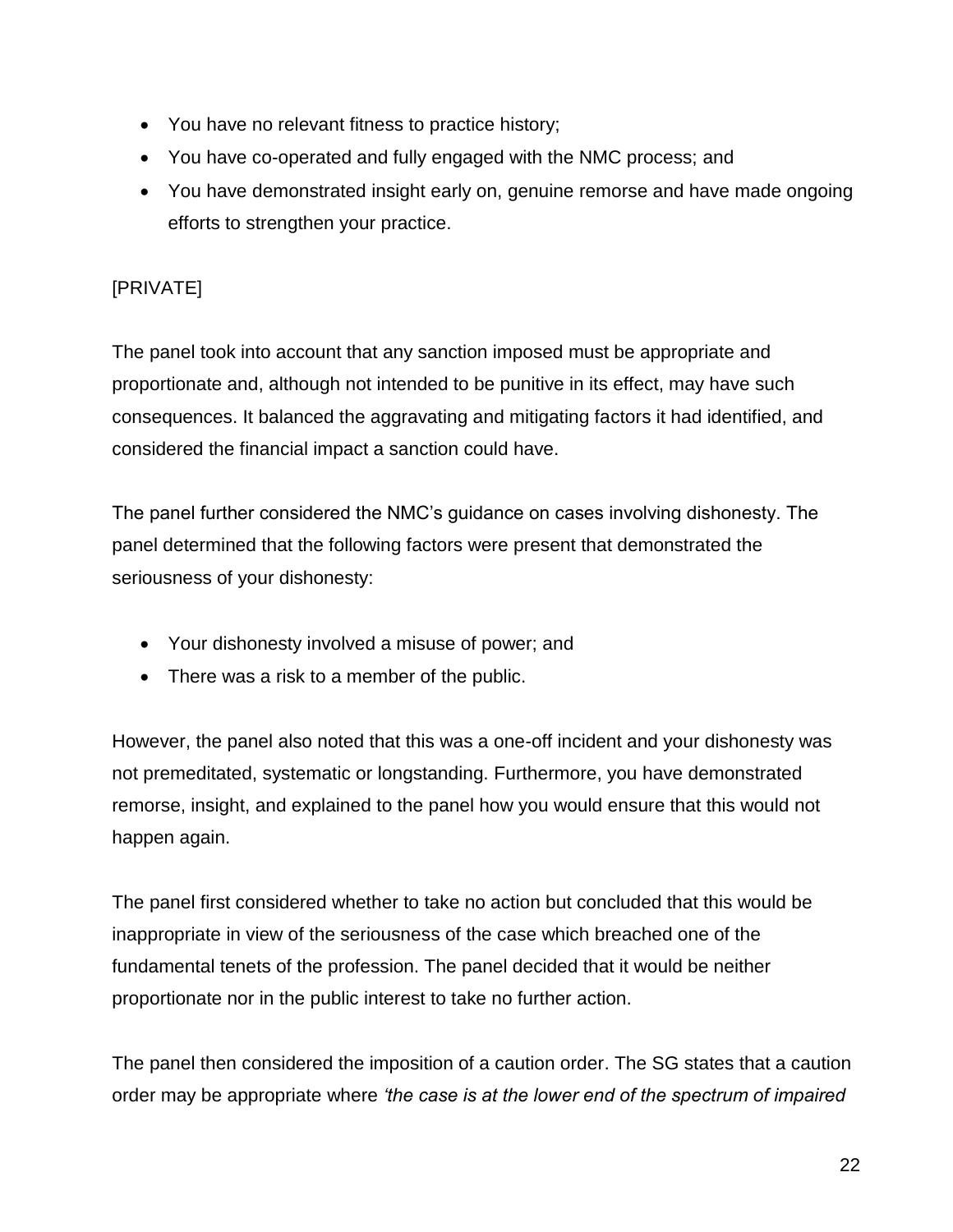*fitness to practise and the panel wishes to mark that the behaviour was unacceptable and must not happen again.'* The panel considered that your misconduct was not at the lower end of the spectrum, particularly due to the dishonesty which occurred in a clinical setting. The panel seriously considered whether a caution order would be appropriate but concluded it would not be sufficient to mark the seriousness of the misconduct nor sufficient to declare and uphold proper standards so as to maintain public confidence in the profession and the NMC as its regulator. Therefore, the panel decided that it would be neither proportionate nor in the public interest to impose a caution order.

The panel next considered whether placing conditions of practice on your registration would be a sufficient and appropriate response. The panel is mindful that any conditions imposed must be proportionate, measurable and workable.

The panel determined a conditions of practice order would not be appropriate in the circumstances of this case. There is no finding of ongoing risk to the public and no clinical areas requiring remediation. The panel concluded that the placing of conditions on your registration would not address the wider public interest concerns.

The panel then went on to consider whether a suspension order would be an appropriate sanction. The SG states that suspension order may be appropriate where some of the following factors are apparent:

- *A single instance of misconduct but where a lesser sanction is not sufficient;*
- *No evidence of harmful deep-seated personality or attitudinal problems;*
- *No evidence of repetition of behaviour since the incident;*
- *The Committee is satisfied that the nurse or midwife has insight and does not pose a significant risk of repeating behaviour…*

The panel considered that your dishonesty was one episode with three component parts and there is no evidence of deep-seated personality concerns or attitudinal issues. The panel noted that there is nothing to suggest that you have repeated the misconduct since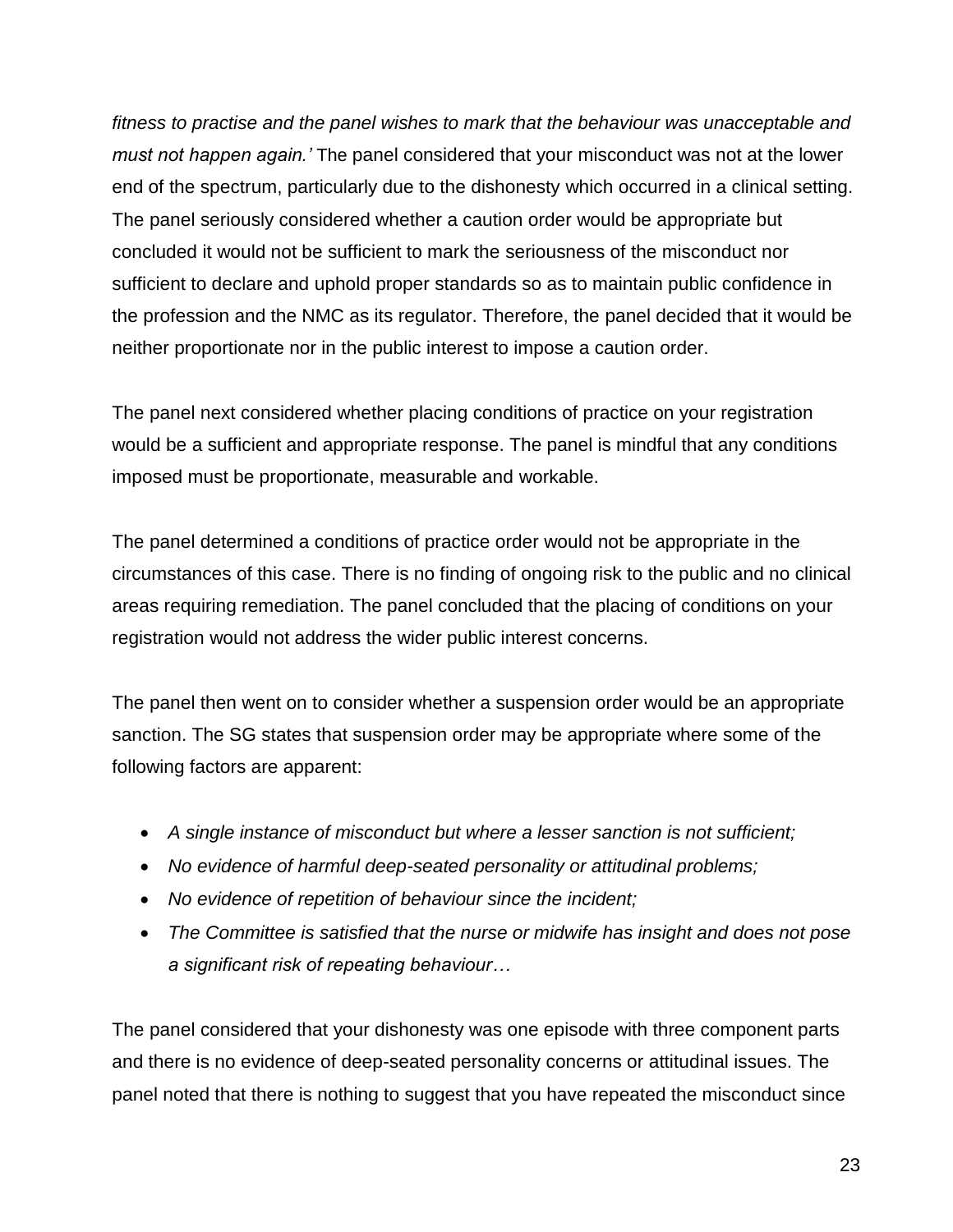the incidents. The panel considered that you have developed sufficient insight and strengthened your practice and the risk of repetition of the misconduct is low. The panel was of the view that a suspension order would be sufficient to mark the seriousness of this case.

The panel also determined that a suspension order would be necessary and proportionate to mark the importance of maintaining public confidence in the profession, and to send to the public and the profession a clear message about the standard of behaviour required of a registered nurse.

The panel went on to consider whether a striking-off order would be appropriate but, taking account of all the information before it, and of the mitigation provided, the panel concluded that it would be disproportionate.

Balancing all of these factors the panel has concluded that a suspension order would be the appropriate and proportionate sanction. The panel considered the length of such an order, and since you have demonstrated remorse, insight and strengthened your practice, it considered that three months was proportionate to mark your misconduct.

The panel noted the financial hardship such an order may cause you. However, this is outweighed by the need to uphold the public interest in this case.

In accordance with Article 29 (8A) of the Order the panel may exercise its discretionary power and determine that a review of the substantive order is not necessary. The panel considered it was appropriate to exercise its power in this regard and not to order a review as the purpose of the order is to mark the seriousness of the misconduct and uphold proper standards and there was no finding of impairment in relation to public protection. Accordingly, the current substantive order will expire, without review, three months after the suspension comes into force.

This will be confirmed to you in writing.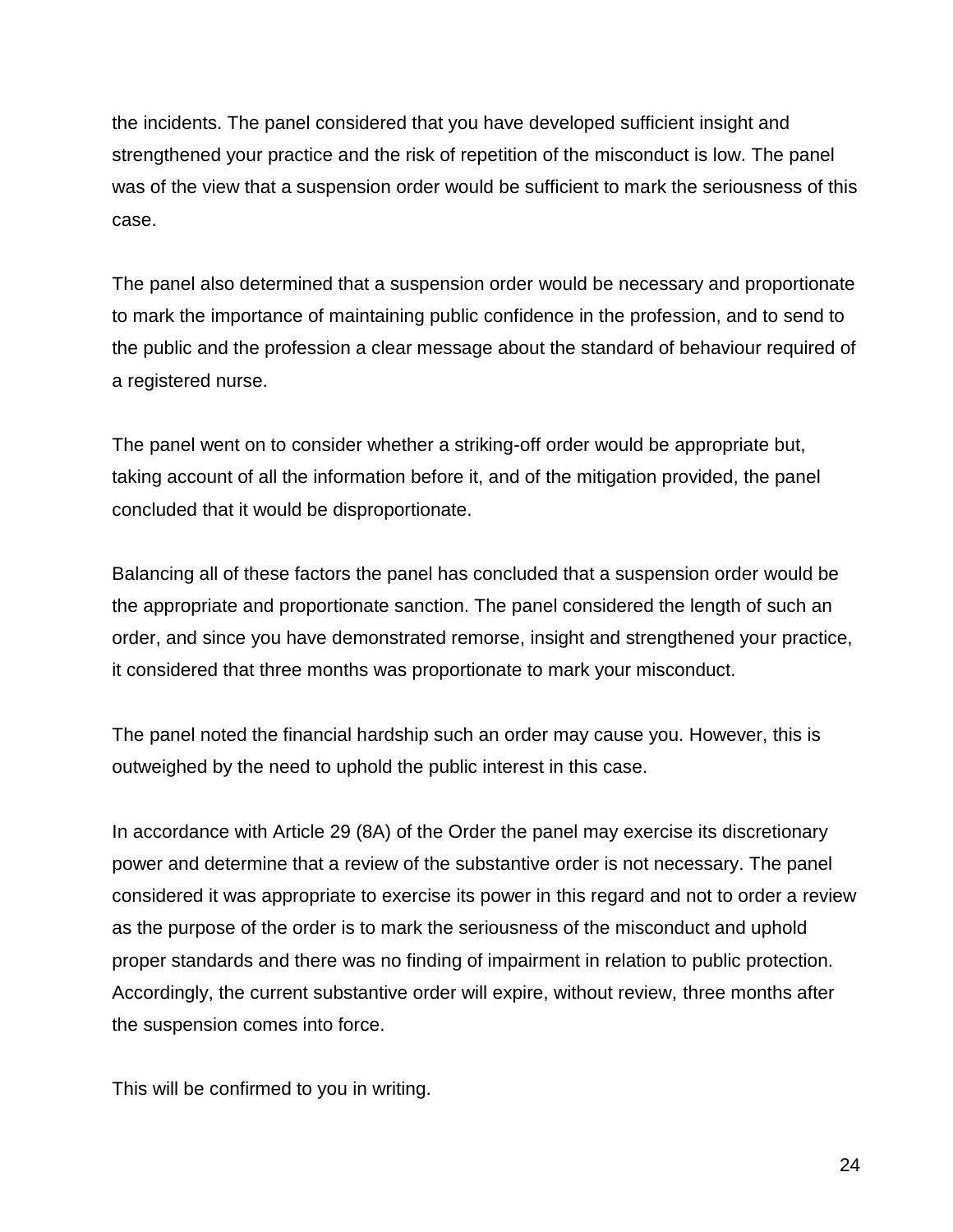#### **Interim order**

As the suspension order cannot take effect until the end of the 28-day appeal period, the panel has considered whether an interim order is required in the specific circumstances of this case. It may only make an interim order if it is satisfied that it is necessary for the protection of the public, is otherwise in the public interest or in your own interests until the suspension order takes effect. The panel heard and accepted the advice of the legal assessor.

#### **Submissions on interim order**

The panel took account of the submissions made by Mr Segovia. He invited the panel to impose an interim suspension order for a period of 18 months to cover any appeal period. He stated that this was necessary due to the panel's findings.

Ms Khanna opposed the application. She submitted that, due to the panel having made a solid finding of no risk, the only remaining ground is whether there is a public interest reason for the imposition of an interim order. She submitted that the bar is set very high in relation to imposing an order solely on the ground of public interest.

Ms Khanna submitted that you anticipated a period of suspension, that you accept the outcome and that you have no intention of appealing the finding. Therefore, she submitted that it is not necessary for the panel to impose an interim order.